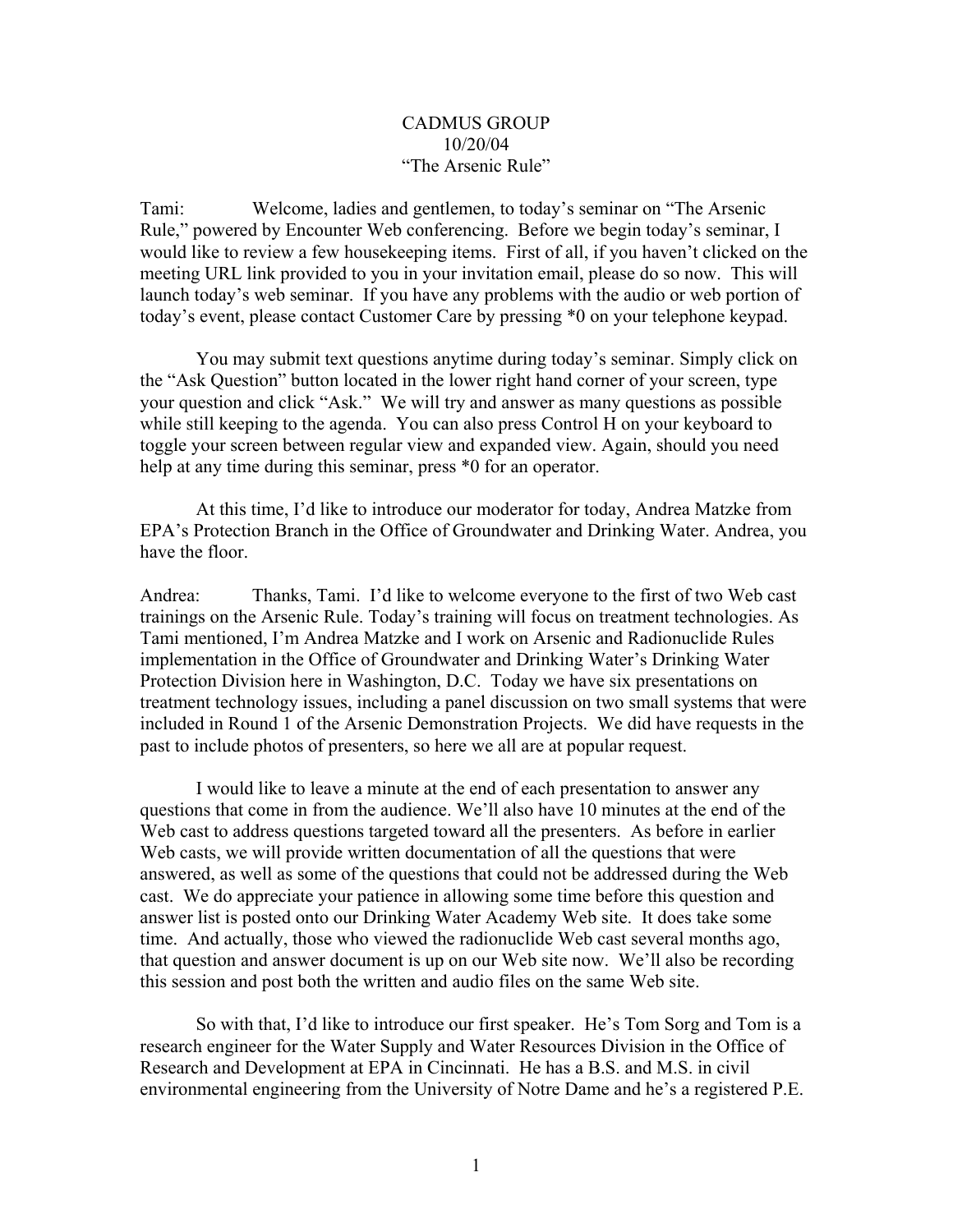in the State of Ohio. Tom has over 40 years of experience with environmental programs for the federal government and has spent the last 31 years with the Drinking Water Research and Development Program of EPA. For 25 years, Tom has been chief of the Inorganics and Particulate Control Branch of the Drinking Water Research Division. His special emphasis of research work has been on drinking water treatment technology for the removal of inorganic and radionuclide contaminants from water supplies, including the removal of arsenic. During the past 5 years, his research has focused on treatment technologies to remove arsenic from drinking water in support of the revised arsenic MCL of 10  $\mu$ g/L. This effort has included the responsibility for the arsenic removal fullscale demonstration program. Tom has authored over sixty publications on drinking water treatment and is a member of AWWAMAAEE. So, with that, Tom, are you set to go?

Tom: Let's go. Good afternoon everyone. The section on treatment options is going to be broken down into two parts. I'm going to take about 20 minutes to cover the first part and then Darren Lytle, one of my coworkers here, will be covering the second part. In my first part, I'm going to talk briefly about arsenic chemistry and then a few words about best available technology and then finish up with adsorptive media technology. Regarding the arsenic chemistry, if you recall from your Chemistry 101, arsenic is a cation with a charge of  $+3$  and  $+5$ , but in water it reacts with water and forms various species. The ones I've highlighted here in bold for Arsenic (III) occurs in the general pH range of 6.5 to 8.5, which is the common pH range for groundwater. For Arsenic (V), there are two species, both shown here on the slide. The key difference with Arsenic (III) is that the species for Arsenic (III) has no charge. For Arsenic (V), of the two species, one has  $a - 1$  and the second one  $a - 2$ .

Now you might ask: "what's the significance of the arsenic speciation?" Well, the important part is that Arsenic (V) is more effectively removed than Arsenic (III) by most of the treatment technologies that we're using for arsenic removal. Therefore, to achieve maximum removal, you want to oxidize Arsenic (III) to Arsenic (V) before applying treatment.

Now you might ask: "how do you oxidize Arsenic (III) to Arsenic (V)?" Well, there are a number of ways. First there are three chemical oxidants that are very effective; free chlorine, potassium permanganate, and ozone. There are some solid oxidizing medias on the market that go under the trade names of Pyrolox and Filox these are solid materials. They're basically a manganese dioxide and they can also oxidize Arsenic (III). Chloramines, chlorine dioxide, and UV radiation are not effective. The question always comes up about aeration. Will aeration oxidize Arsenic (III) as it does Iron (II) to Iron (III)? And the answer is no. It's very, very, slow and it's not effective.

To move onto BAT technology, when the Arsenic Rule came out, the Agency listed seven different technologies under best available technology. To make the list, you have to achieve seven different criteria. I've listed only one here in the right hand column and that has to deal with percent removal and the criteria is it has to have a high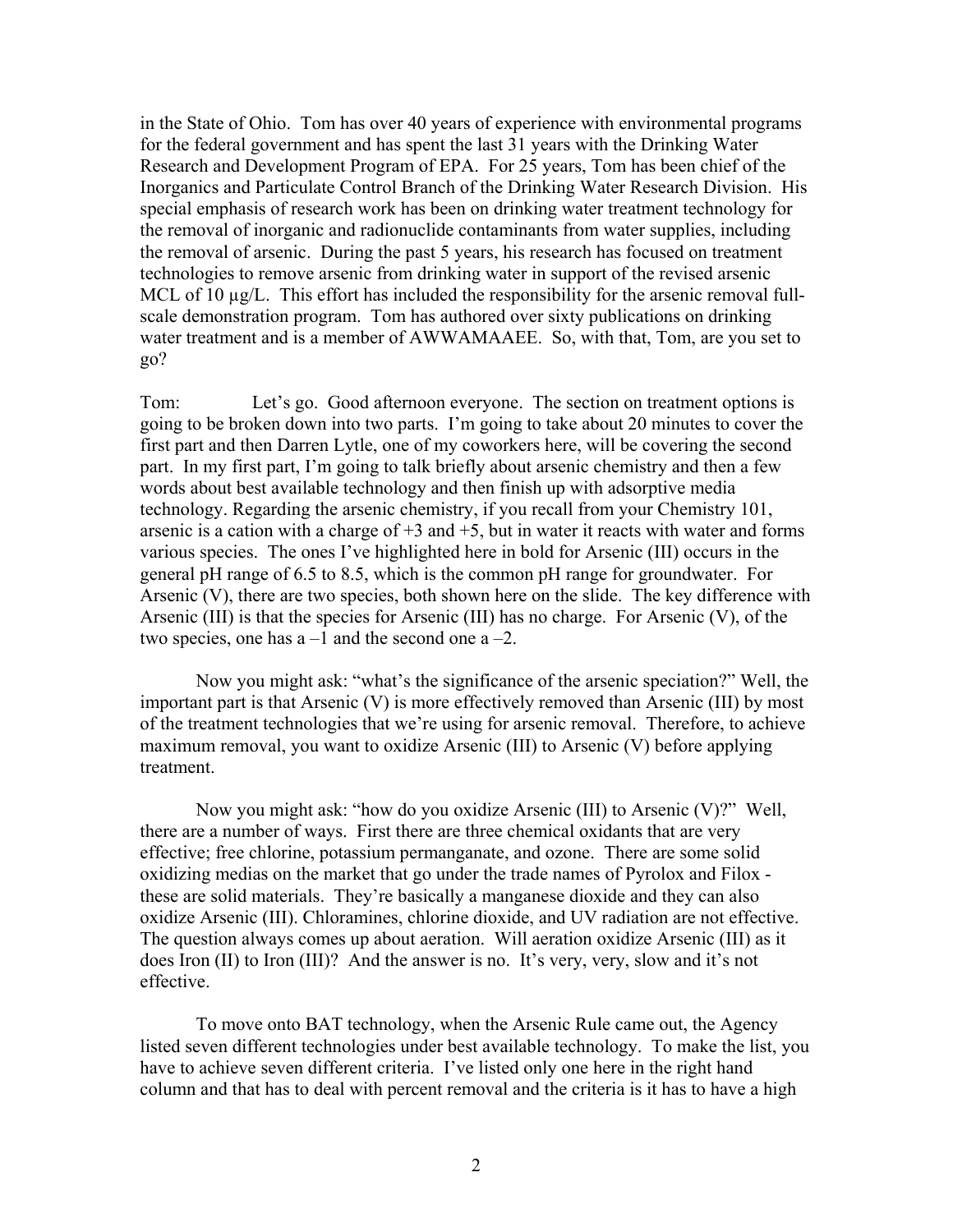percent removal, generally 80% or more. And these seven technologies can achieve 80% or more removal with Arsenic (V). So the BAT is based upon arsenic being in the Arsenic (V) form. The arsenic technologies listed are ion exchange, activated alumina, reverse osmosis, and so on down the line to the very last one where it says oxidation/ filtration with an iron to arsenic ratio of 20 to 1. This last one really refers to iron removal processes and this would be used when you have rather high iron in your water and it's effective when the ratio of iron to arsenic is 20 to 1.

The Rule also discusses several other groundwater processes; two of them that were mentioned in the Rule are coagulation-assisted microfiltration and GFH. Coagulation-assisted microfiltration is effective, but there was no full-scale history to allow it to be listed as BAT. Another one that was discussed was GFH, which is a granular ferric hydroxide adsorption media. This did not make the list because at that time there was a lack of published data. But we know both of these technologies are fairly effective. For small systems, compliance for centralized treatment - it's the same as the initial list, but it also includes point-of-use reverse osmosis, activated alumina and for point-of-entry activated alumina.

Now, a very frequently asked question, at least to me, is: "what would be the first thing you would want to consider when beginning to decide on an arsenic removal technology?" And my response, which is my opinion, is that the first thing you want to examine is the level of arsenic in your source water. Iron is an excellent adsorptive media for arsenic and whether it be an iron media, an iron floc from an iron coagulant, or the natural precipitated iron. Therefore, if the natural iron content of your source water is high - particularly if it's above 0.03 mg/L - then you should take advantage of it and consider it as probably one of your first options for arsenic removal.

I put together this little process guide, which to me is a very simple guide, and it relates arsenic to iron. And if you look on the left hand side, it shows arsenic and then on the bottom of the curve is iron. The graph is broken up into a couple of different areas. The key part is the iron MCL, 0.03 mg/L. If you're above 0.03 mg/L in iron, you probably want to consider arsenic removal by removing the iron. If you remove the iron you will remove the arsenic.

I've broken this up into two parts: an A and a B. If you fall into the A region, that means that you probably have enough iron in your natural water that once you precipitate it, you will remove the arsenic. If you're in Section B, that means you have some iron but probably not enough to reduce the arsenic to below 10 µg/L. Darren will be discussing the iron removal technology related to Sections A and B. Now if you have very low iron, which would put you in the C area, you then have to begin to look at other technologies such as media adsorption - maybe ion exchange or even one of the membrane processes.

I'm going to move on in the last few minutes that I have to talk about adsorptive media. The reason we selected to talk about that today is that it is one of the processes that many of the small communities are selecting to remove their arsenic. For example,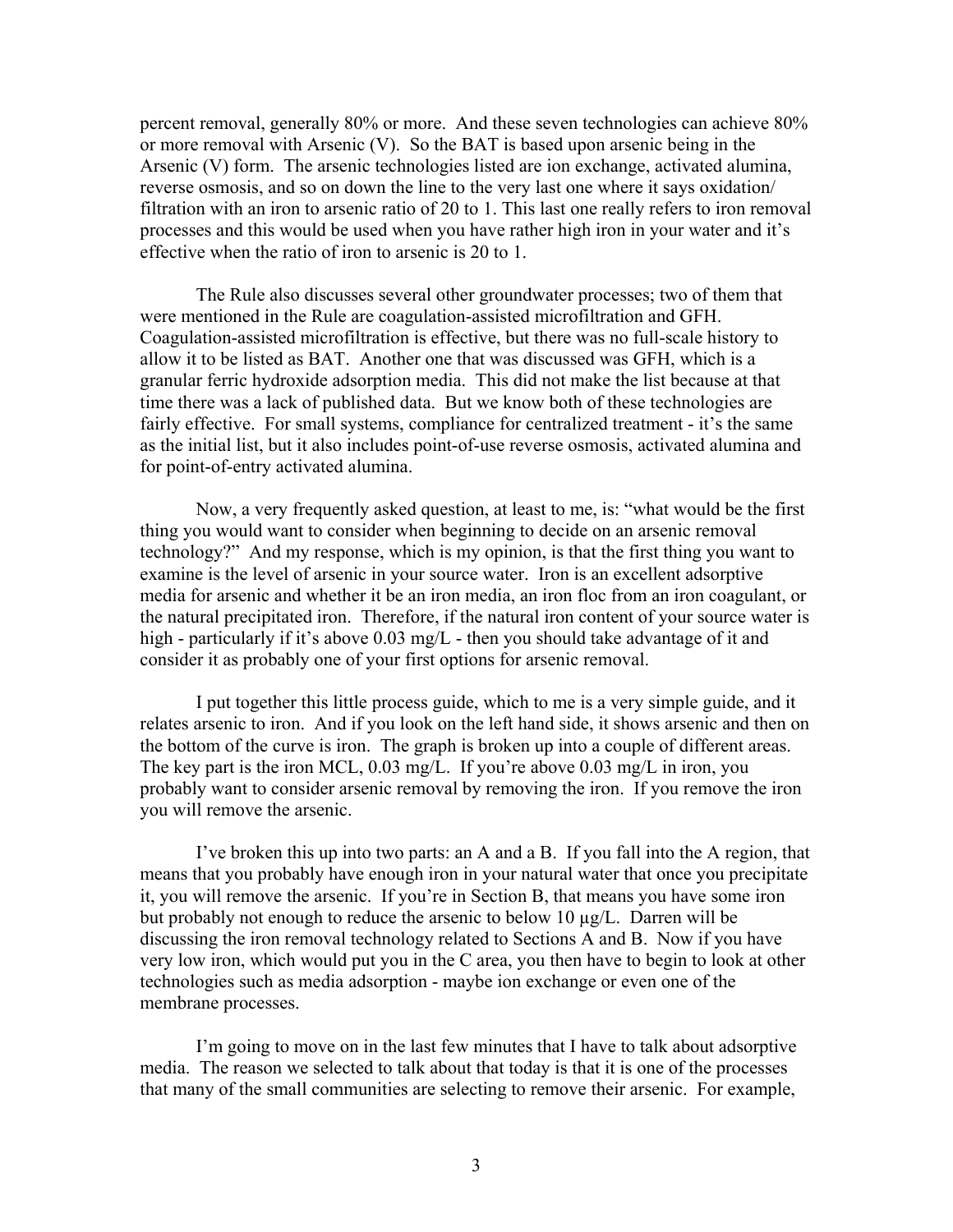in our Arsenic Demonstration Program in Round 1, we have twelve sites and nine of those twelve sites have opted to use the adsorptive media process. So it is one that is being frequently considered and being used by many small systems. I put on a 2-day workshop about 3 or 4 weeks ago here in Cincinnati on the design and operation of the adsorptive media process for arsenic removal and in my few minutes here, I'm going to try to cover the 2-day workshop in about 10 minutes. So you're going to get just some of the highlights.

First of all, what are some of the advantages of the adsorptive media process? First, it's very simple. It's a fixed bed process. The capacity for most medias is rather high. Waste products are generally not hazardous and can be disposed of in a normal landfill and relative to other technologies, it's low cost. There are certainly some disadvantages. The removal capacity with most materials is impacted by water chemistry such as pH. The lower the pH, generally the higher the removal capacity and it may well be that you may have to adjust pH to make the process economical and, of course, you have to replace the media, which is an expense and takes a little bit of time.

As far as the adsorptive media design factors, there are a number of them that you need to consider when you're designing the process. I pulled out two, which I consider probably the key ones. One is the selection of the media and the second one is the bed configuration. This next slide shows a list of the adsorptive medias that have been published by NSF under Standard 61. Now I pulled this out a couple of years ago and I know there are more medias that have been listed under Standard 61 since I put together this list. One of them is titanium dioxide media by Hydroglobe and I just mention that to show that there are different base materials, but if you look at this list, most of them are either aluminum-based or iron-based. There are some products - **zirconium** as I said, titanium dioxide. So there is a wide variety of products on the market and they have different names because they're produced by different companies.

The medias have different capabilities and different capacities. This slide here (Figure 1) just shows the results of a pilot study that we completed here at a site in Ohio. I brought this in just to show you that there are differences between performance among the different medias. As you will see in this slide, two of the medias have outperformed the rest of them. One is the GFH and the other one is the E33. This information was developed from pilot plant studies. There's a lot of research going on using laboratory studies and of course, the manufacturers with time will have more and more information on how these product perform under varying water and characteristics. The question always comes up about whether you need to conduct pilot studies in all cases. I think the manufacturers are gathering more and more data where they're able to make fairly good predictions based upon water qualities.

This slide here shows the system that we used to do our pilot work at the site in Ohio. So it may well be in some circumstances you may feel it necessary to do some pilot work. Now as far as bed configuration, there are two fundamental designs. One is putting the beds in parallel and the second way is to use them in series. The simplest, of course, is beds in series, either one bed, maybe a two bed or a three bed and these can be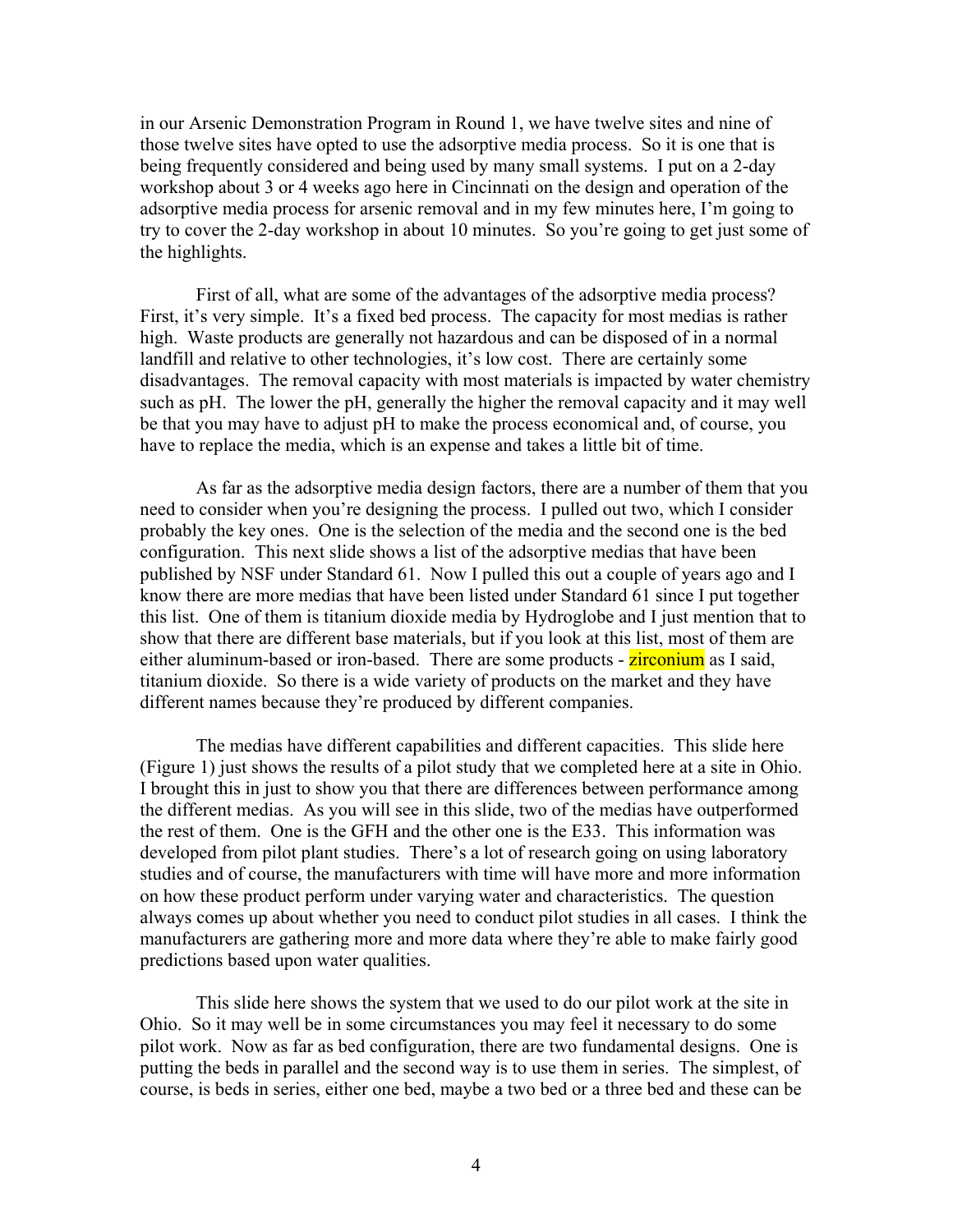expanded to add additional vessels if you decide to expand your water supply. In this case, the media comes into the bed and it's removed. The media must be replaced, however, when you are either close to or at the MCL of 10  $\mu$ g/L. It's the simplest of the two bed designs. The other possibility - and this is a more conservative design - are two beds in series. In this case, you will have the first bed, which is used as a roughing filter and then this is followed by a second bed, which we call the polishing filter. As I said, this is a more conservative design.

This next slide just shows you a sample of a system in New Hampshire. It's similar to the slide before that where you have four tanks, with two tanks in series and two sets of them. Now this is the results of monitoring that set of vessels. The thing I want to point out here in this slide is that you're capable of using the total capacity of the roughing filter. In this slide here, the raw water arsenic concentration was around 60 µg/L. We monitored the arsenic coming out of the roughing tanks and also out of the polishing tanks. In this case, because you have a set in series, you can allow the arsenic to continue to be removed past breakthrough in the roughing filters - so you can use the full capacity. So in this case (at the bottom of the slide) it's reported in weeks.

At the end of about 40 weeks the arsenic in the effluent from the roughing filter was approaching the influent and at that time they then changed out the filter. When you do this, you need to then replace the two roughing filter columns (or the media in the two roughing filter vessels) with virgin media and when you do that, you then reverse their positions. You move the polishing filter into the first position and then put the new material into the second position and this gives you a little factor of safety because of breakthrough from the roughing filter.

Now I'm close to my time and I know questions have come up about the cost of the adsorption media systems. This is data that we put together from our Demonstration Program Round 1. All nine of these systems are currently in place and this gives you some of the cost information. As you can see, we have three of the systems in series design and the rest of them in parallel. I've included the total capital investment costs and that includes the equipment, the installation, and all the engineering, and then for your interest, I've included the equipment costs. For the most part, as you increase the size of the system, as you would expect, the cost will go up. You have to look very carefully at how these numbers were put together because each system is slightly different and some systems have more monitoring equipment associated with them. Some systems have pH adjustments, some do not. Some have holding tanks for recycle of the backwash water and this can account for some of the higher cost in some of the systems that you would expect to be much lower. I've included the percent of equipment cost as part of the total investment cost. So this information just gives you some rough cost information. With this, I'm going to conclude my remarks and we may have time for maybe one question or two.

Andrea: Thanks, Tom. I don't think we had any questions that came in. So we could go on, but actually I just wanted to take this opportunity to remind people that we did upload various documents on implementation for the Arsenic Rule as well as various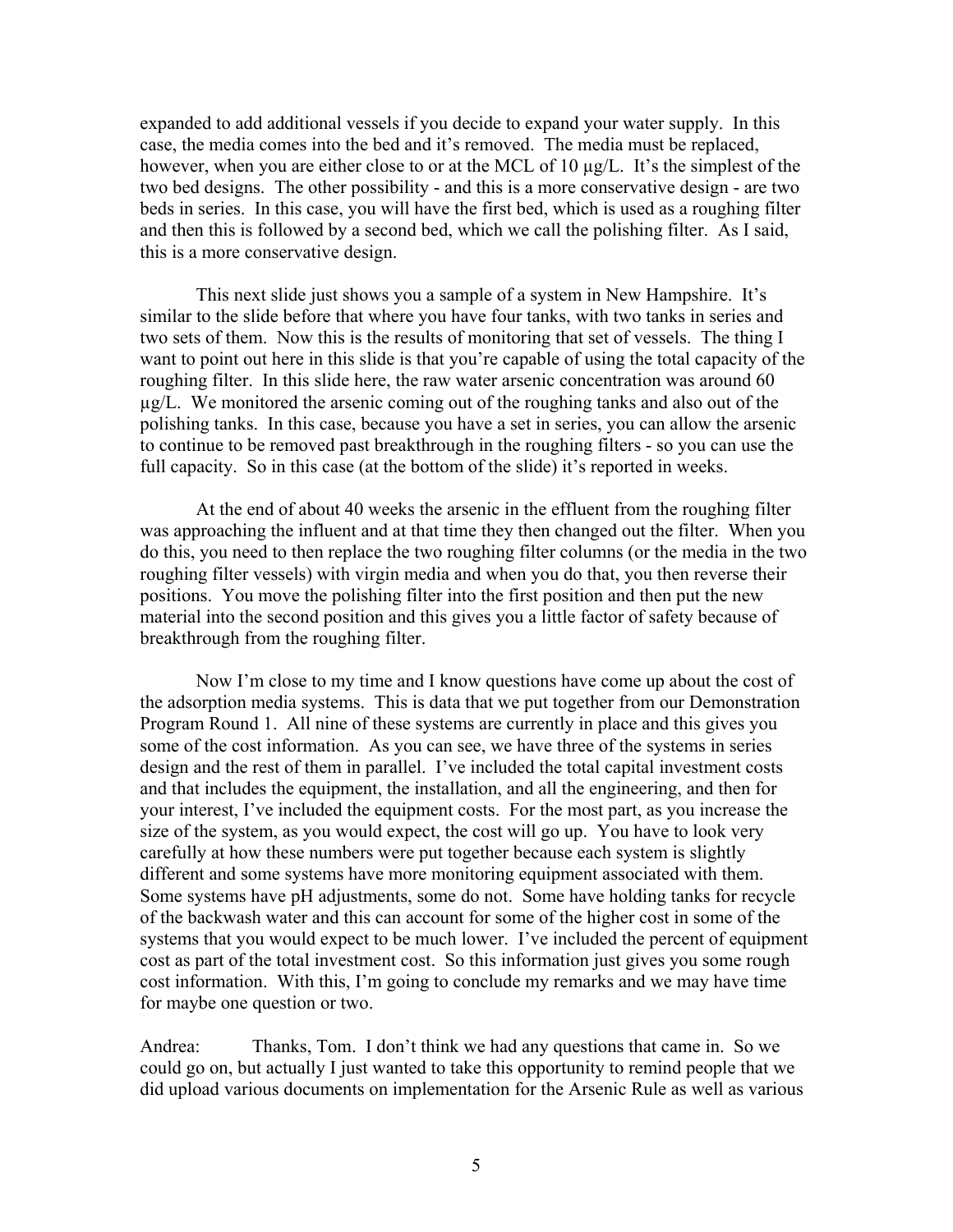design manuals that Tom's office has produced. So when you registered, I think you saw a whole bunch of documents. I think there's some really good ones there if you hadn't had a chance to check them out. There's also one, the design manual for small systems, and there's a companion piece with the decision trees that basically is an interactive program for the design manual that, again, if you haven't had a chance to check that out, it might be worth doing so.

Tami: And Andrea, this is Tami, I did want to let people know as well, to find those they can retrieve them on the page that they entered in on. So if they just go back to that page that they clicked on the Join Now button, they're all there and they're ready to download.

Andrea: Great, thanks, Tami, and again if you're not able to download at that point, you can always go to our Web site or to the ORD's Web site, the Office of Research and Development's Web site as well.

Tom: Andrea, if I can add, we do have hardbound copies of all the reports for people who may want a hardbound copy.

Andrea: Okay, great. Looks like we did get a question that came in. Are potential costs included in downloadable documents? I don't know Tom, are there any costs associated with those documents?

Tom: No.

Andrea: Ok. That answers your question. Well thanks Tom, I think we'll go on to our next speaker, Darren Lytle who will continue the treatment technology talk. Darren received his B.S. in civil engineering from the University of Akron in 1990. In 1991, he received an M.S. in environmental engineering from the University of Cincinnati and he is in the process of completing a Ph.D. from the University of Illinois in environmental engineering. Darren was hired on by the EPA in 1991 as an environmental engineer with the Drinking Water Research Group. Over the years he has conducted drinking water research in the areas of lead and copper, corrosion control, filtration, iron control, and most recently arsenic removal. With that, Darren, are you all set to go?

Darren: Ready. Thank you. As mentioned by Tom earlier, I'm going to speak about arsenic removal during iron removal. As has already sort of been mentioned by Tom, the adsorptive properties of iron minerals toward arsenic are well known and as a result, many of the arsenic treatment processes that are out there such as coagulation with an iron coagulant and iron based adsorption media as Tom talked about, and of course iron removal, are based on iron surfaces and the importance of those iron surfaces in arsenic removal. I'm not going to go over this anymore and Tom already put this graph up but the point is that we're talking about here in cases of iron removal, you have to have a sufficient amount of iron in the water to remove the arsenic. And, again, this is the thought of iron versus arsenic and we're talking about here in Region A and possibly Region B where we're going to apply iron removal during arsenic removal. And, again,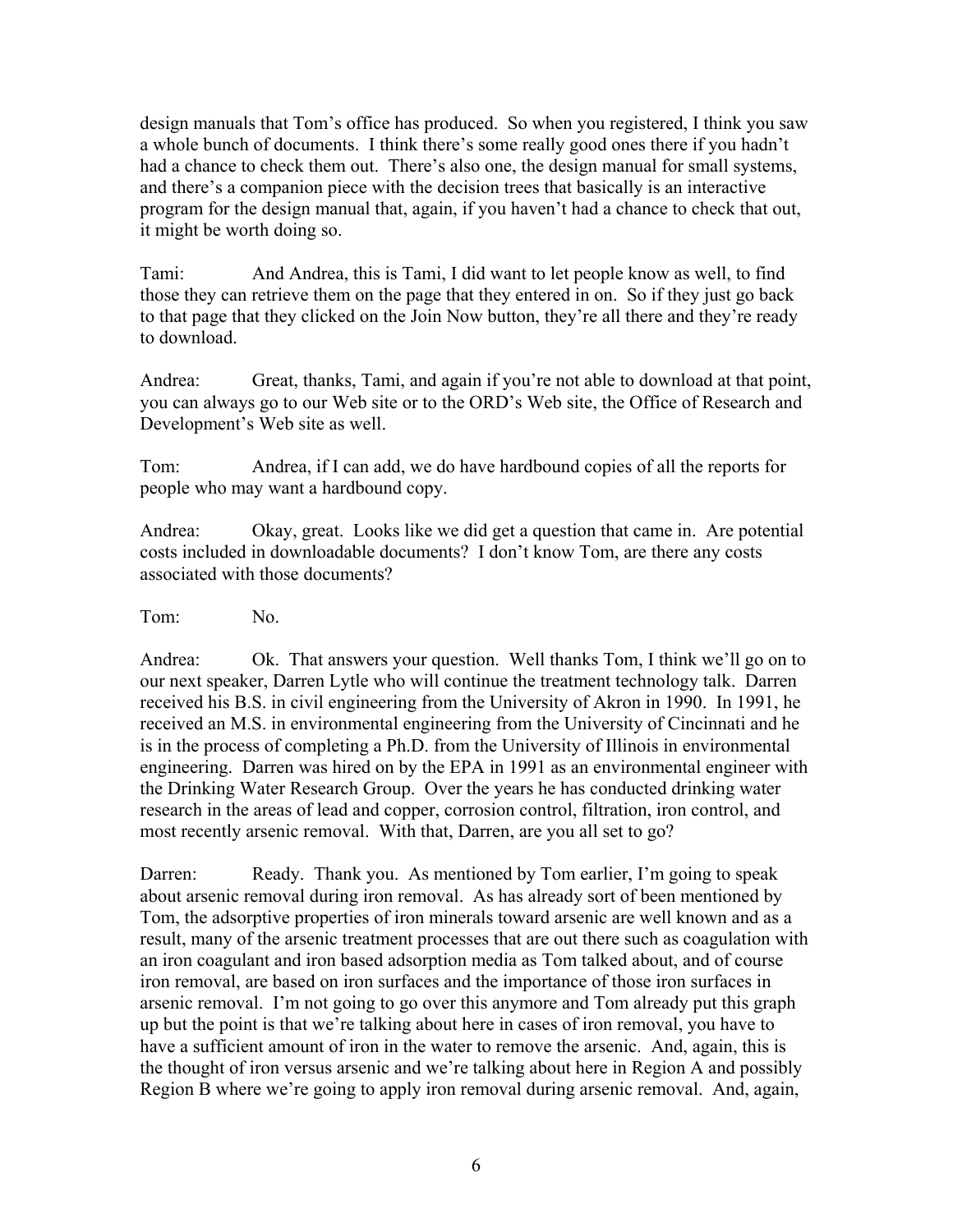that plot shows that diagonal line going across at a ratio of 20 to 1, which simply means 1 mg/L of iron is expected to achieve removal of 50  $\mu$ g/L of arsenic and, again, that's under ideal or optimized conditions and that's also considering that the arsenic is in the Arsenic (V) form.

So we're going to briefly go over iron removal and how arsenic removal takes place during iron removal and this also applies to manganese removal as well for those of you who may not be aware. In the case of iron removal, the first step involves oxidation. Oxidation could be oxidation through aeration, chlorine addition, or maybe potassium permanganate addition. The next stage then typically involves some sort of contact basin and what happens in the contact basin is depending on the oxidant. Oxidation may take place and the iron particles develop and form. Also during this stage, the adsorption of arsenic onto the iron particles takes place and then finally the contact basin is typically followed by filtration of some sort. It might be a green sand filter, it might be a sand filter or some other sort of media based filter system.

Now with regards to iron removal and arsenic removal, what happens to the species through the process? And typically (at least in the Midwest), iron's coming up out of a well as Iron  $(II)^+$  and arsenic is typically coming up as Arsenic (III). During the oxidation step, depending on what type of oxidant is used, typically we'll add our oxidant in the form of aeration or oxygen, chlorine, or potassium permanganate. The iron at this point, depending on how fast the oxidation takes place, will be converted from the ferrous form to the insoluble ferric form or the particulate form, and again, depending on what oxidant, Arsenic (III) is going to be converted possibly to Arsenic (V).

Then during the contact basin step of the process - again, oxidation, particle development, and arsenic adsorption are taking place here and what we have now is an Iron (III) particle with some arsenic adsorbed to it, possibly Arsenic (III) or Arsenic (V) depending on what type of oxidant was used in the step before. Then whatever arsenic is not adsorbed is what we refer to as soluble arsenic and that may be also in the water as well depending on how much iron we have in the water.

Finally then we have the filtration step and the idea here is that we just physically filter the iron and arsenic particles out of the water, that soluble arsenic then is expected to go through the filter, and that will be the residual arsenic that comes out and enters your distribution system. Okay, so now what I want to do is kind of go into some case studies - some field work that we've been involved with here in Cincinnati - to specifically address or examine some of the factors that impact arsenic removal during iron removal and in particular then looking at ways or achieving ways that we can optimize arsenic removal during iron removal with the process that we currently have or one that we may be developing or are in the process of putting together.

The first is a form of arsenic (Tom has already really hit on this) and we can have two possible oxidation states of arsenic – that would be Arsenic (III) and Arsenic (V). Arsenic (III) is removed during iron removal with iron based processes, but it's just not removed nearly as well as Arsenic (V). So depending on how much iron you have in the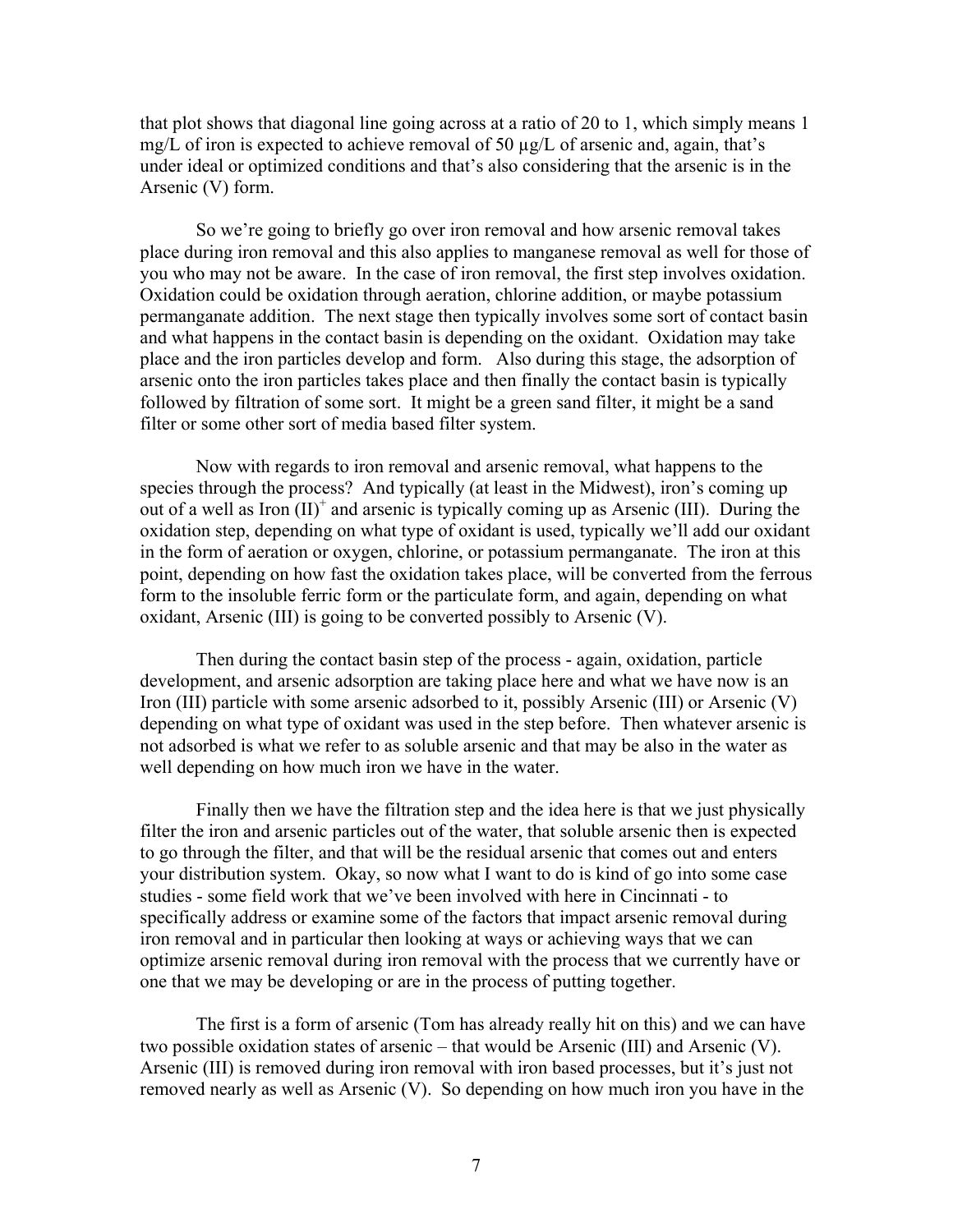water, you could get some removal. Aeration, again, will oxidize Iron (II) to Iron (III) and will get you those iron particle surfaces that you need to have to adsorb the arsenic, but again as Tom mentioned, it will not convert Arsenic (III) to Arsenic (V).

So, here's a case study where a system is using aeration alone. No additional oxidant, so they're not converting Arsenic (III) to Arsenic (V) yet they're able to achieve decent or really good arsenic removals. Basically the system involves a groundwater system here in Ohio that has 2.7 mg/L of ferrous iron starting out in their well. The arsenic level is 0.043 mg/L or 43 µg/L, 80% of which is Arsenic (III). Oxidation simply involves aeration. At that stage, the arsenic again after aeration is still Arsenic (III) and I also wanted to make a note here that ammonia in the water is quite high - it's over 1 mg/L per liter of ammonia. There's no contact basin whatsoever in this system. It goes straight to their filters, which is a sand based material. Again, all the arsenic is in the Arsenic (III) form and again now we have these Iron (III) particles with the arsenic attached to them. As the water comes out of the filters, the arsenic has been reduced down to 8 µg/L so it's able to achieve the MCL of 10 µg/L without having to add an oxidant to convert Arsenic (III) to Arsenic (V). So no addition of permanganate or no addition of chlorine is necessary in this particular system. As a side note though, there is an interesting aspect of this in that the ammonia coming out of that filter is nondetectable and we're beginning to think perhaps that nitrification is taking place within the filter, but I guess the question becomes: Are those nitrifying bacteria capable of converting Arsenic (III) to Arsenic (V) because those Arsenic (III) removals are quite good? So I guess it's an area of research that we're currently getting involved with. But nonetheless, the point is that they didn't have to add chlorine or permanganate or some other strong oxidant in this system.

Okay, in most cases, we are going to have to convert Arsenic (III) to Arsenic (V) to get the ideal or optimum removal of arsenic from the system during iron removal and, again, something hit on earlier: free chlorine, potassium permanganate, ozone, and some of these solid oxidizing materials (the manganese dioxide materials) are capable of converting Arsenic (III) to Arsenic (V). Chloramine, chlorine dioxide, UV radiation and of course, oxygen are not going to do the job for you. So when considering what type of oxidant you're going to use, again it depends on the arsenic and do you need to have it the form of Arsenic (V)? Again, manganese, like iron in many cases here in Ohio for example, is typically in the water as well and manganese is not going to be converted to a particulate form with aeration alone. You're going to need a stronger oxidant just like arsenic. I listed some of the pros and cons of each.

For example, in the case of aeration, if you are able to get by with aeration alone and do not have to convert Arsenic (III) to Arsenic (V), you may need a contact basin from the standpoint that oxidation of ferrous iron to ferric iron sometimes takes time. It could take 20 minutes to an hour depending on the water chemistry. In particular, the pH is particularly important when it comes to oxidation rates of ferrous iron to the particulate ferric form. Again, if we have to address arsenic and manganese, you won't do that with oxidation by aeration. Iron particles, we've found, form from aeration or from the fact that oxygen is oxidizing ferrous iron or ferric iron, have less surface area. They have less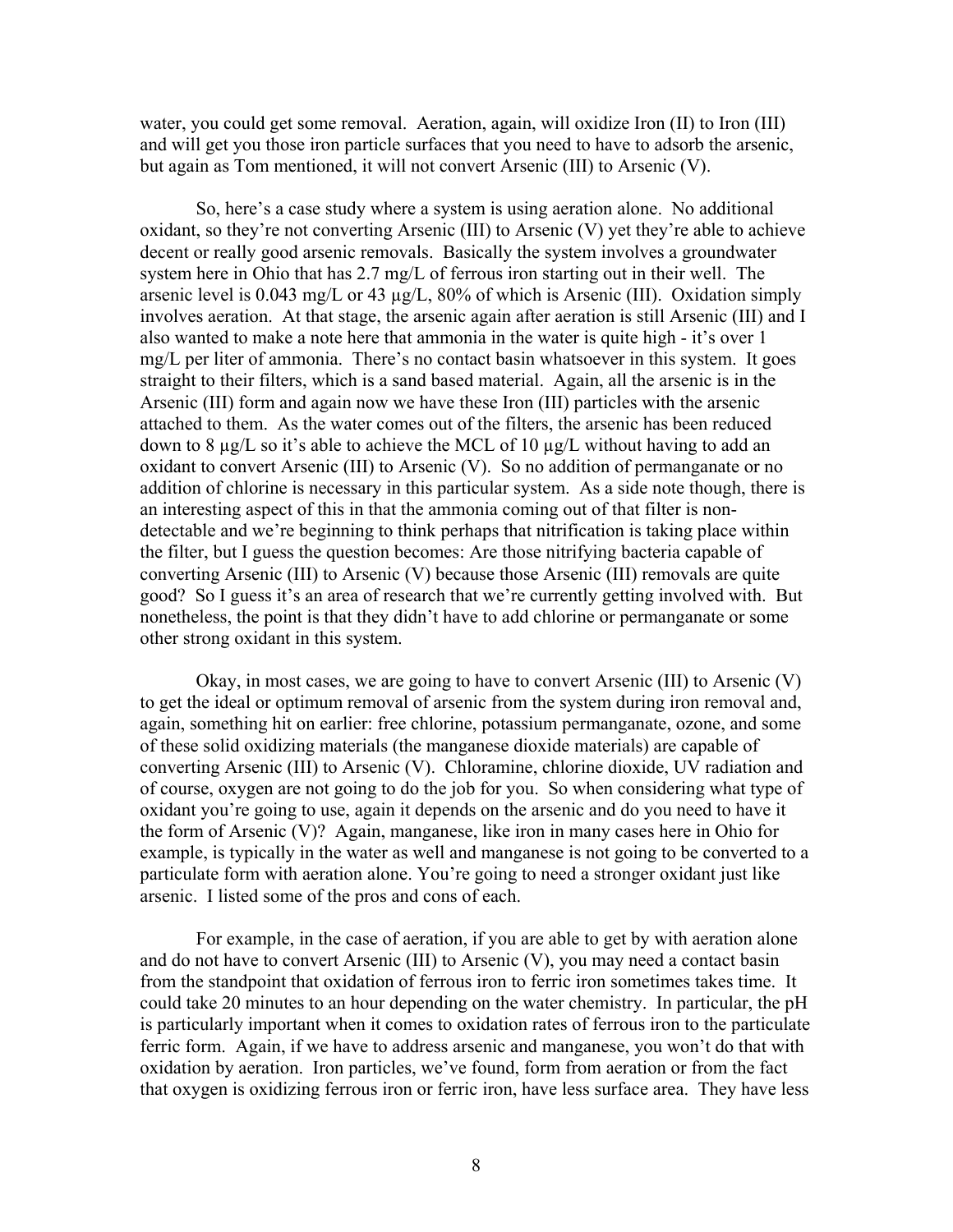of a tendency or less ability or capacity to remove arsenic and we'll see some data later on that shows that.

On the other hand, we found that, iron particles that are formed as a result of oxygen oxidizing ferrous iron to ferric iron will allow you to have longer filter run times due to the density of the particles. They tend to be a denser particle then a particle formed as a result of chlorination or another strong oxidant. In terms of the strong oxidants like chlorine permanganate, again, these will address the manganese oxidation issues, however, we found from experiments that you run into shorter filter run times. You have to backwash more frequently as a result of using those oxidants because the nature of the particles changes. The iron particles - their nature, their density changes. But, on the other hand, you tend to get and you tend to find that those particles have more surface area and as a result of having more surface area, you're able to remove more arsenic. You have a greater capacity to remove arsenic. Of course, if you have an existing system where oxidation is aeration and you need to add chlorine or permanganate, some of those chemicals are difficult to deal with. You might have safety issues and things like that to consider and probably you won't need a contactor because oxidation with chlorine and permanganate and strong oxidants is rapid, both for iron as well as the manganese and in particular the arsenic. These are very rapid reactions.

Okay, I want to jump into now the importance of oxidation and a case study here in Ohio, a second study where in this case, arsenic levels are between 69 and 132 µg/L, 85% of which is in the form of Arsenic (III) to start. We have iron at 0.5 to 1.4 mg/L and you can see we also have some manganese in the water and then the pH is approximately 7.9. In this case, what we did is some jar testing and what I'm showing here is the arsenic concentration of the filtered water. That is, the iron particles are formed, the arsenic adsorbs to those particles during the jar test, and we filter those particles out with the arsenic attached to them. So, I've got arsenic plotted on the Y axis versus a dose of chlorine or potassium permanganate on the X axis. The red line here represents the initial arsenic levels of the jars before we start the test and you can see that they're all around 60 to 70 µg/L and what we find in a case where we don't add an oxidant - a strong oxidant in chlorine and potassium permanganate (so in other words, the only oxidant present is  $oxygen$ ) - we get very low reductions in arsenic: only about 10  $\mu g/L$ . And again here why we get such low reductions is because again the surface area of those particles is lower, but more importantly, the arsenic is still in the Arsenic (III) form and again we don't get very good removal with Arsenic (III).

But what you can see with both oxidants is that if you increase the dosage of the oxidant, you increase your ability to take that arsenic out until you get to about 2 mg/L or so of both oxidants and at that point, you've got enough oxidant in there that you can oxidize all the Arsenic (III) to Arsenic (V) and you can oxidize all the iron from ferrous iron to ferric and all the manganese. You basically met all your demand of oxidant in a case when you hit about 2 mg/L of chlorine or potassium permanganate. So that's an important point - that even if you are trying to oxidize the iron and arsenic with these stronger oxidants, you need to make sure that you have a sufficient amount or you have the residual of the oxidant at the end of the process to get your optimum arsenic removal.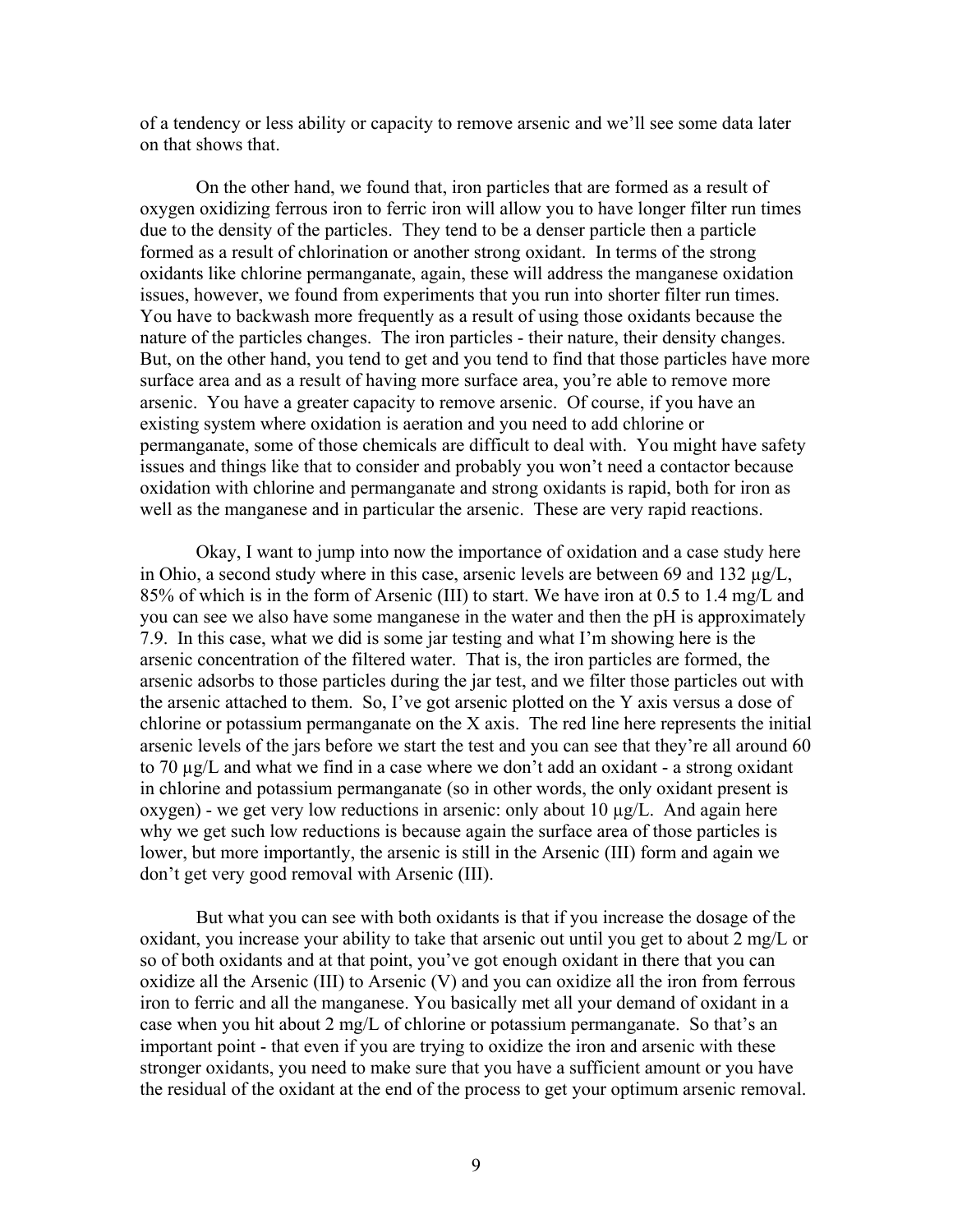Now, another interesting aspect of this jar test (and then I'll hit on this again in a minute) is that we took the case of the jar where we add oxygen as the oxidant and we oxidize all the iron to iron particles and we didn't get very good removal of the arsenic because the arsenic was still in the Arsenic (III) form so we decided to add chlorine now. So the particles are already formed, so the only thing the chlorine is doing at this point is converting Arsenic (III) to Arsenic (V) and I guess the kind of interesting thing was that as a result of doing that, the improvement of arsenic removal only went from 0.1 to 0.2. In other words, we only achieved another 10 to 15 µg/L of additional arsenic removal.

So, I guess the point here (and I'll hit this again in a minute) is that when you add a strong oxidant, if you have oxidation by aeration already in place, you need to oxidize the iron and the arsenic with a strong oxidant at the same time. If you have the particles already present, and then you oxidize the arsenic later, you're not going to get very much improvement. So you got to move your point of chlorination up earlier before aeration. Again, I'll hit this in a minute.

Here, this is just another example of showing some of the same things that we've already seen. This is some jar tests, this is some batch reactor scale stuff that we've done here in the lab showing a couple of things. The first plot at the top here is showing, basically what I have on the Y axis is filtered arsenic. Again, it's filtered arsenic levels after the iron particles have formed and the arsenic is adsorbed to those particles so it's the soluble arsenic levels versus the contact times in this particular batch scale test. In the first blue plot on the top, we start out with a 100  $\mu$ g/L of arsenic as Arsenic (V) and what we've done here is we've free formed the particles. That is, we've taken ferrous iron, oxidized it with oxygen, formed the particles, and then added the arsenic. So we've got the particles present, they've been formed, we have the Arsenic (V) and we find that interestingly enough, we get really no removal of arsenic as a result of that. So that just kind of reiterates the previous slide that I showed you that after you've already formed the particles, it's almost too late. You can't oxidize Arsenic (III) to Arsenic (V) because the particles, the surfaces just don't absorb very much arsenic.

The plot below it - the red squares below it - is basically showing the same experiment, but this time we formed our iron particles with chlorine. So we took ferrous iron, added some chlorine, we formed iron particles, then once the particles were all formed, we added our arsenic as Arsenic (V). And, interestingly here, we saw some removal, and it took time, but after about 20 minutes or so we were kind of at optimized with respect to Arsenic (V) removal. We did not get very good removal, only about 40% but nonetheless, it was better than the case of the iron particles formed from aeration from air. So the point is that the particles are different. Particles forming from oxygen versus particles formed from chlorine have different properties - certainly different adsorption capacity properties with respect to arsenic.

The bottom two plot – the circles - represent the case where the arsenic was present prior to, well at the same time that the arsenic was present, so in other words, arsenic was added. We then added our iron particles or formed our iron particles in the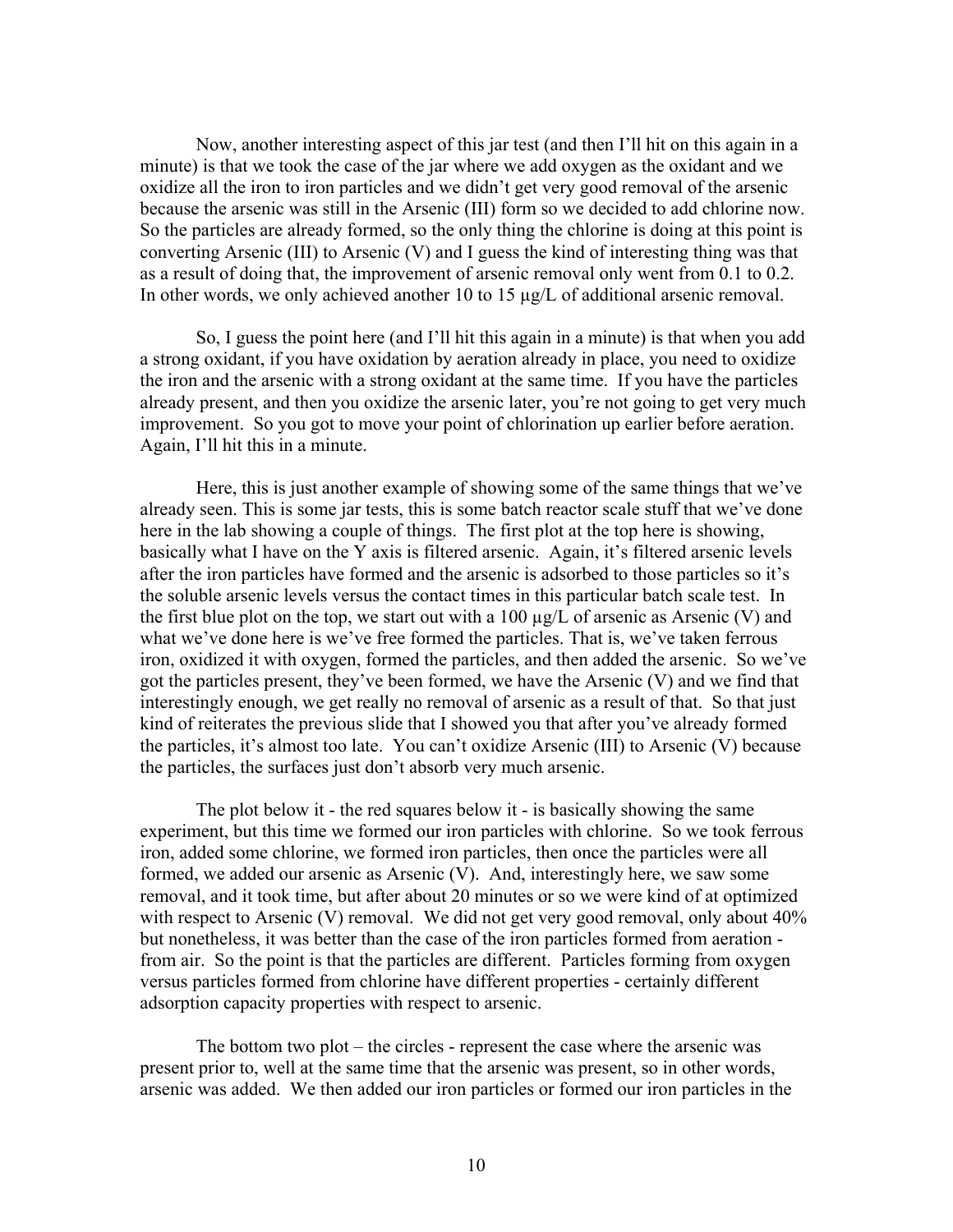presence of the arsenic. The blue circles represent the case where oxygen is the oxidant and you can see that when oxygen is the oxidant, you're able to get pretty good removals. Removals dramatically increase. You get about 60% removal of arsenic, and contact time did not seem to make a difference, whereas where the particles are formed from chlorine (which are the red circles down below), the chlorinated particles have a greater tendency to take out the arsenic and you're able to get down to 20 µg/L of arsenic. So about 80% removal as a result of the different types of particles you form from chlorine and oxygen.

Finally, the next example is a case study in Michigan. Again, just kind of reiterating some of the things we've already talked about. This is a study that Tom was involved with that had initially, 19 to 24 µg/L of arsenic, again, dominantly in the initial state of Arsenic (III) - 95% of it. Iron levels were at 0.5 to 0.6 mg/L. Initially the system was set up so that they had an aeration tower with a 20 minute contact time followed by 20 minute contact time then followed up by some pressure filters and then they chlorinated. In this mode, the system basically found that they were able to achieve 50% removal of arsenic. So they're taking all the iron out by converting the iron from ferrous to ferric, filtering it out in their filters, and the amount of arsenic in the form of Arsenic (III) because it's not being converted, here was about 50% removal. So the thinking was we needed to convert that Arsenic (III) to Arsenic (V) and we'll get better removal. So what they did was they moved the point of chlorination up before the filters. So now they've already formed the iron particles through aeration so the water goes through the aerator, the ferrous iron is converted to particles. At that point though, the arsenic is still in the Arsenic (III) form and now you've preformed those particles. They then decide they'll add chlorine at that point and they convert the Arsenic (III) to Arsenic (V), but as we already talked about, since the particles were already preformed, we don't see much additional removal and, in fact, the utility did not see much removal at all. In fact, the removal didn't change. It was still 50% at the end of the filters as a result of moving the point of chlorination up ahead of the filters. So the next step was to move the point of chlorination before aeration. So let's go ahead and let's oxidize the ferrous iron and the Arsenic (III) to Arsenic (V), and ferric iron before aeration. At the same time, like I said before, and as a result of that, they were able to optimize the arsenic removal and improve removal to 75% and as a result of that, they were able to achieve the MCL.

Lastly, what I want to do is just show that we've been doing some additional work with our pilot plant system and this is just showing the rapid mixer, the flocculation, the sedimentation aspects of our filtration system and the point here is, again, to simulate iron removal. Here's our filters and they're dual media anthracite over sand filters and I did want to show you just some preliminary screening data from these runs. We run this pilot plant system at a pH of 7.2 and 1.5 mg/L of iron, run them for several days, and what I'm showing here is just several different runs. Here we include a flocculation basin where we say yes, in other words, that's a contact time contact basin, so whether or not we need contactor, the chlorine, whether or not we're using chlorine or oxygen as the oxidant, whether or not we're using Arsenic (V) or Arsenic (III).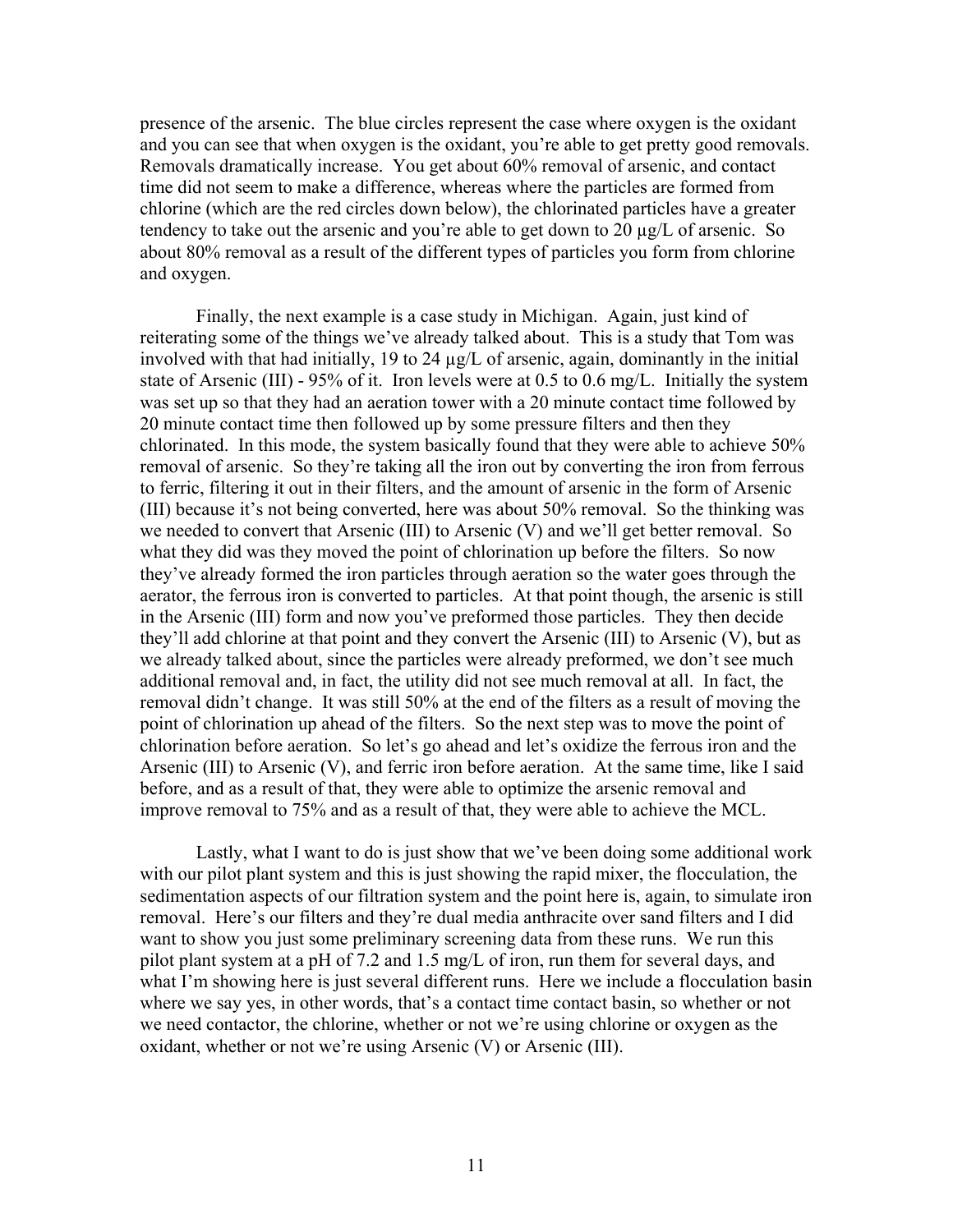And I guess some of the points here that I just want to make and I guess reiterate the first two data points here that there's the 7 versus the 13 removal. This shows the difference between whether or not you're using chlorine as the oxidant or just oxygen alone and, again, you can get to lower levels if you're using chlorine is what's that showing (the 7 being lower). The second set of data (8/14 and 8/18 dates) is basically showing that we don't have a contactor in place in either one of those runs. We're going straight to the filters. As a result, at least in the case of chlorine, there is no difference. In other words, the contactor does not make a difference. You still get down to  $7 \mu g/L$ . However, we did observe when oxygen was the oxidant, no chlorine was present. We did not get down to very low levels and that's in part because you need the contact time to convert ferrous iron to ferric iron, so we did not convert all the iron over to particulate form. The next two (8/19 and 8/20) just demonstrate that if you add the arsenic after iron particles are formed, again, you don't get as good as a removal. You can only achieve down to 85 and 48 µg/L. And the final two dates just demonstrate that Arsenic (III) is not removed if we compare those to 8/12 and 8/13 - they're not removed as well as Arsenic (V).

And then the final point I guess I want to make there is that we had differences in headloss buildup in the filters and we had chlorinated particles going on to the filters headloss buildup was much greater in the case here, as in the case if we had oxygen as the oxidant. And then finally, just some things that we can do to improve the process. We can increase our iron concentration by adding iron to improve the arsenic removal. We can adjust the pH. Arsenic removal's better at lower pH. We can replace some media with adsorption media that would give us some additional benefit and then, as I've demonstrated, change the point of oxidant addition. And then to wrap things up, iron removal equals arsenic removal. Arsenic speciation is important. As I demonstrated, oxidant type is important. The point of oxidant application is important. It impacts both arsenic removal as well as the plant operation and with that, that's the completion of my presentation.

Andrea: Great, thanks very much, Darren. We actually did get a few questions that came in but I think just for the sake of time - we're running just a little bit late - that maybe we can answer them at the end of the Web cast in the last 10 minutes, and if we're not able to do that, then we'll be able to get back to everyone in a written question and answer document that will be coming forth. So I think with that, we're going to go ahead and introduce Abraham Chen and he's going to be giving us an update on the demonstration projects. Now, Dr. Chen is the deputy department manager of the Environmental Restoration Department at Battelle in Columbus, Ohio. He has a Ph.D. degree in environmental science and civil engineering from the University of Illinois at Urbana-Champaign. Since 1997, Abe and his staff at Battelle have provided arsenic research support to the EPA including the Arsenic Removal Technology Demonstration Program under EPA's Arsenic Rule Implementation Research Program. So with that, Abe, are you all set?

Abe: Hello, everyone. I'd just like to give a status update on EPA's Arsenic Removal Technology Demonstration Program. My co-presenter is Lili Wang. Just to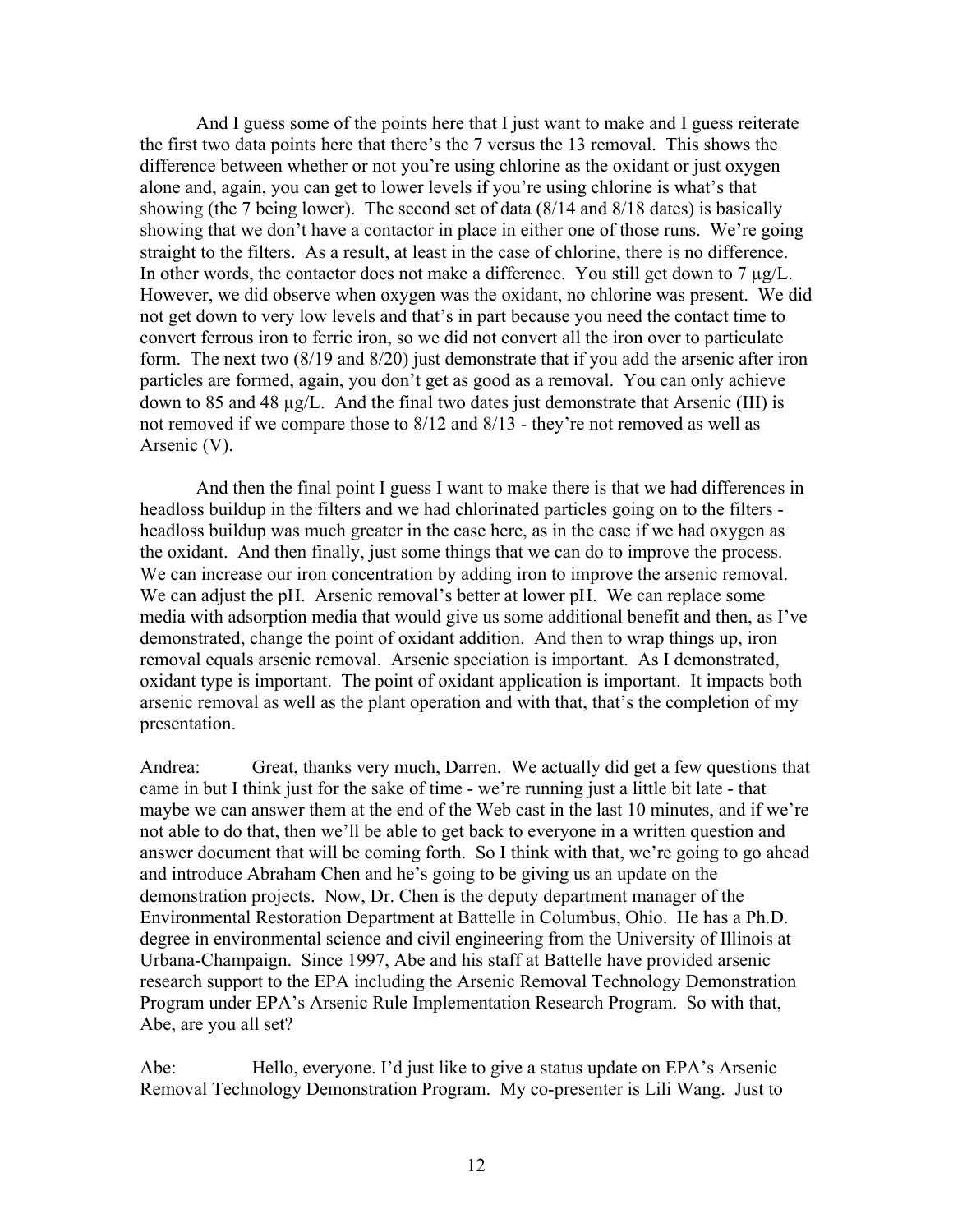bring up one timeline here, which is October  $31<sup>st</sup>$ , 2001, when the EPA Administrator announced the arsenic final standard as  $10 \mu g/L$  and the pledge to provide \$20 million for R&D of more cost-effective technologies and technical assistance and training to operators of small treatment systems. And with this one here, we all know that this is the Arsenic Rule Implementation Research Program. Then under the EPA's arsenic removal technology demonstration, there are two rounds. For Round 1 there are twelve sites involved, for Round 2 there are 31 sites. Then for all the demonstrations, we are looking at full scale then also we are looking at long-term demonstration. Then we are focused on the commercially ready technologies and engineering approaches. Then the goal of the demonstration is to determine and document the construction costs and the operation costs of the new system or the modification of the existing systems to achieve the compliance of the 10 µg/L.

In the meantime, we are looking at the new systems process modification of existing treatment for 1 year. Then in the meantime, we are looking for operational and maintenance requirements of the treatment system. Then we look at the characterization of the residuals produced by the process and finally we'll also look at the impact of the treatment process on the distribution system. As EPA looks into the selection of the sites and the technologies using a set of criteria for the site, including location, arsenic level, system size, and water quality, EPA prequalified seventeen sites eventually narrowing it down to twelve sites for demonstration under Round 1. Then for the technologies, EPA went ahead to solicit a technical proposal. Then for Round 1, EPA receive 70 proposals and eventually selected twelve systems for the twelve sites. For Round 2, EPA received 148 proposals and currently we are still in the process of working with EPA in terms of working with the states and the different facilities trying to finalize the selection of the technologies for Round 2.

Then the major activities involved for both Rounds 1 and 2 are demonstration. To begin with, we sit down with all these stakeholders, including EPA, state drinking water officials, facilities, vendors, and engineering firms to come up with and define the roles and responsibilities. Then with that, then we issue a letter of understanding to all the stakeholders. Then after that we go ahead and prepare a study plan. Then we established contracts with respective vendors. Then working with the vendors and the facilities, we work with the state to obtain required permits. Then after the system is installed and being professionally shaked down then we go ahead and have 1-year sampling for the demonstration. For the sampling, we do weekly sampling and monthly speciation and we trained the system operators to collect all the samples for us so that the samples may be shipped back to Columbus to Battelle's headquarters here for the analyses. Then with that we also prepare progress reports for EPA and prepare reports for the other purposes and finally come out with the 6 month report and the 1-year final report.

The next slide here shows the states that got involved. Essentially here we got twelve sites in nine states. For New Hampshire, New Mexico, and Arizona, we have two sites each for each state. Otherwise the rest of the states here have just one site each. This is for Round 1. Then for nine states, each state will have one to two sites and then all of these are the community water systems. We do not have any non-transient, non-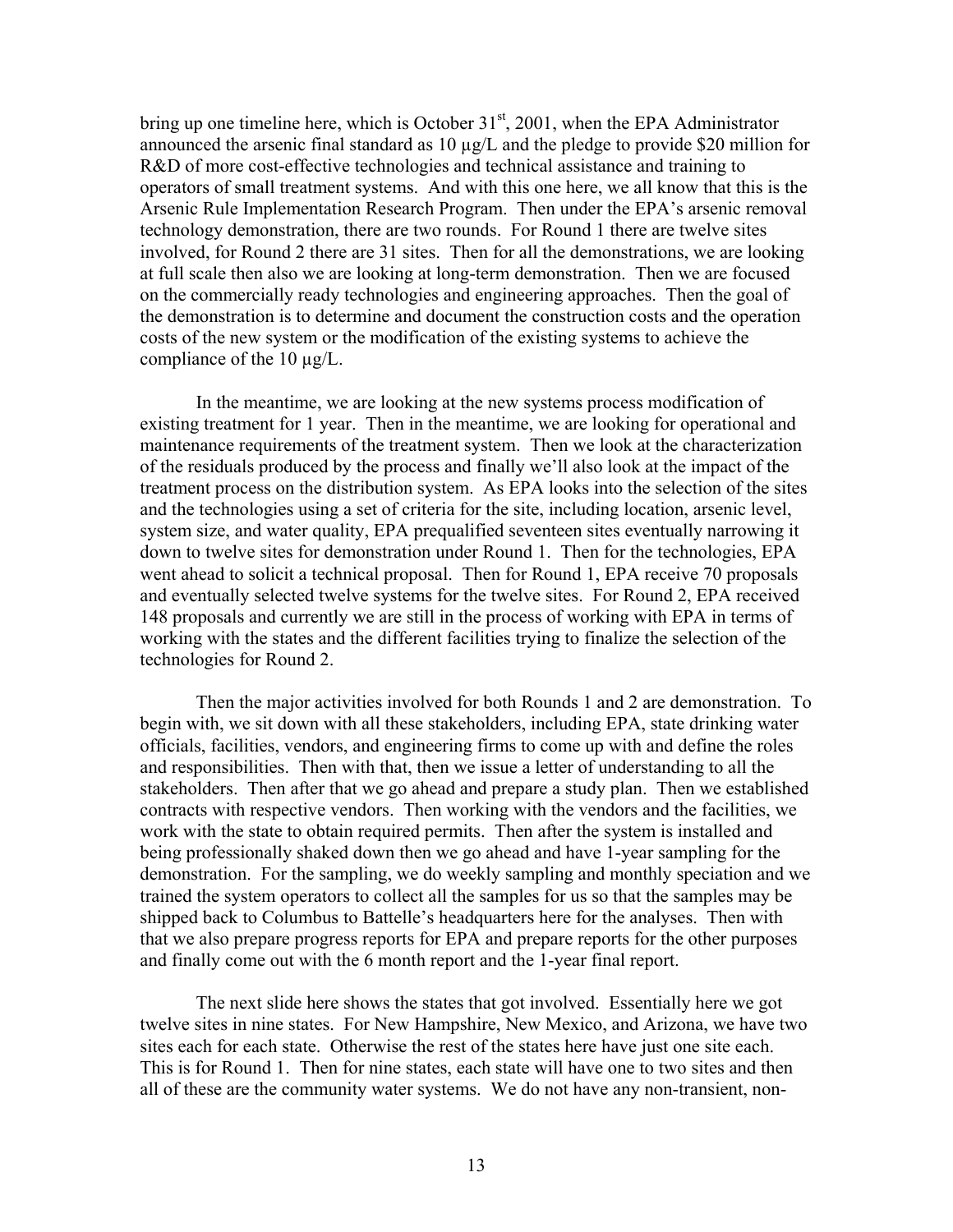community water systems for Round 1. Then for the multi-component sites, we have only one, which involves arsenic and nitrate. For the size of the system, it ranges from 37 to 640 gallons per minute. Then for the technology selected for Round 1, the adsorptive media systems there are nine sites involving four adsorption media. That's E33, GFH, G2, and AAFS. Then we have one location using ion exchange to remove both arsenic and nitrate. Then we have one location involved with iron removal using Kinetico's Macrolite process. Then finally we have one location that just has the system modification.

Then the next slide here is a summary of all the sites including the ones listed here and also in the third column here are the technologies tested and also the vendors. And it's interesting to note that for arsenic concentrations for instance now ranging from 14 to 146 µg/L, for some of the states in the east and also in the Great Lakes area, most arsenic is in the form of Arsenic (III). Then meanwhile, with most of the water that has Arsenic (III), we also have a fair amount of iron and that also stays as a soluble iron as a reduced form. Then for the water in several cases, while we have pH values as high as 8.2 and 8.5, for instance, here in Nambe Pueblo, New Mexico.

Then for the nine adsorption media systems here, the G2 media is being tested out in Bow, New Hampshire and the system has two vessels and it's configured in series and the vessel is constructed of extended steel and the media volume per vessel is 85 cubic feet. The EBCT and the design flow rate is 18 minutes. For the E33 systems, this is by Severn Trent. Two of these systems have two parallel units. The other one's here for Brown City. We have two systems, including two parallel systems eventually being combined to treat the 650 gallons of water per minute. The media per vessel is 80 cubic feet and the EBCT for each vessel is 3.7 minutes. For the E33 system by AdEdge, at these three locations at Nambe Pueblo, Rimrock, and Rollinsford, two of these systems are arranged in parallel and one in series. All of these vessels are fiber reinforced plastic and then the media volume is 27 cubic feet with EBCT right around 4.2 to 4.5 minutes. For GFH (that's by US Filter) and this is at Reno, Nevada and we have three vessels, arranged in parallel with carbon steel constructed vessels. Each vessel has 80 cubic feet of media with EBCT of 5.1 minutes. Then finally this is AAFS media being tested out in Valley Vista, Arizona - two vessels in series with EBCT of 4.4 minutes.

Then in some cases the system will have some pretreatment. The pretreatment here includes primarily chlorination and/or pH adjustment. There are two major purposes of doing chlorination - one is to convert Arsenic (III) to (V). The other one is to disinfect or to prevent the biological growth. For the pH adjustment, clearly we tried to adjust the pH down from 8.2 or 8.5 to right around 7 using either sulfuric acid or carbon dioxide. Then in several cases, if prechlorination is not being done, then we have a postchlorination here to provide the chlorine residual. For Round 1 status here, so far we have eight systems operational and one system under the iron addition testing, which is Lidgerwood, North Dakota and then we have one system already installed but currently we still have some problems in terms of trying to get water past the bac-t test in Fulton, Idaho. In the meantime, we have two more systems still to be installed and tested, hopefully, by the end of year which are Nambe Pueblo and the Reno, Nevada site.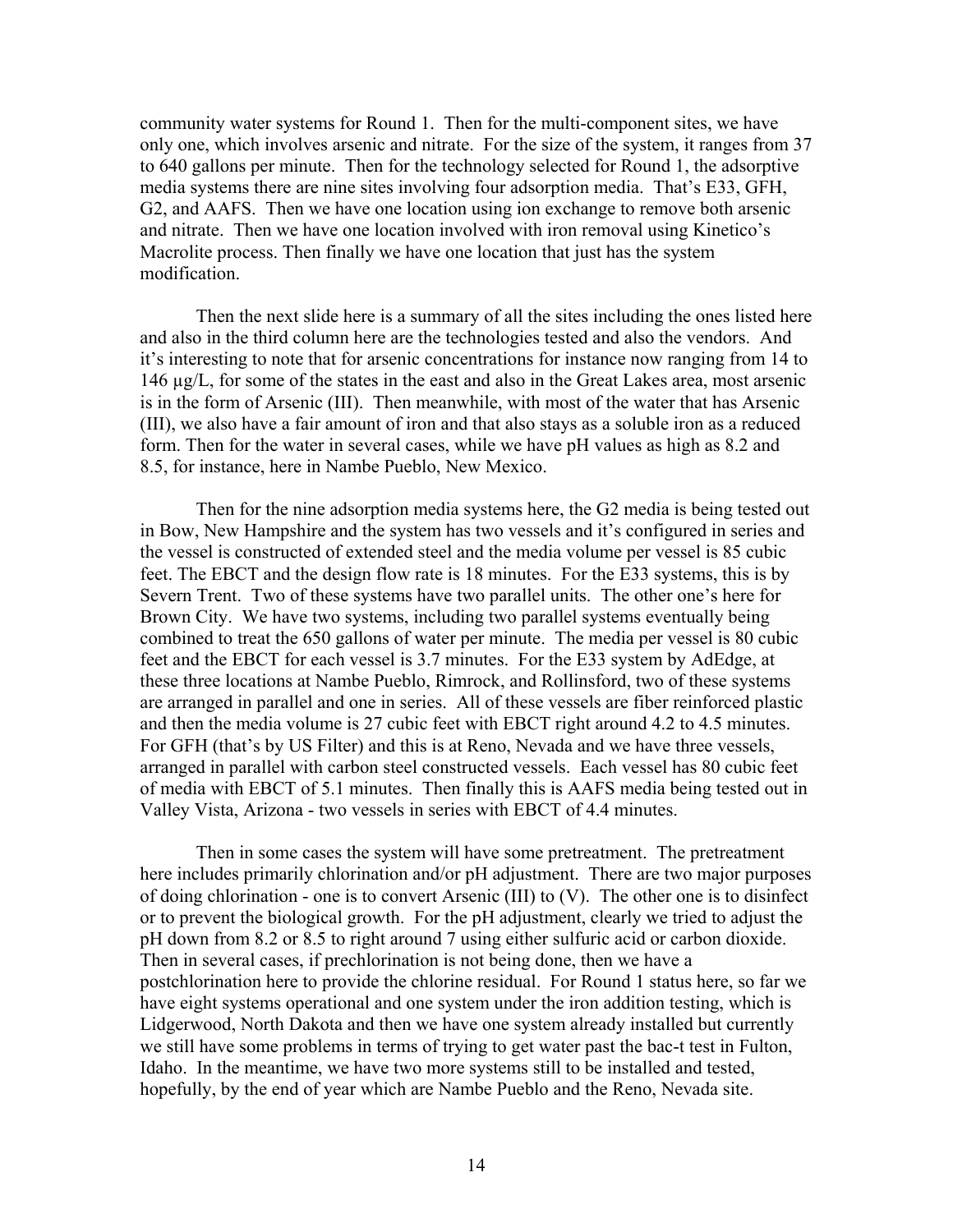We have a few photographs here to show the systems here. These are the Severn Trent APU-300 systems. 300 here means 300 gallons per minute. And this system here is the Desert Sands system at Anthony, New Mexico. The vessel sites here are 63 x 86 and these two vessels are arranged in parallel. And this system here is in Stevensville, in Queen Anne County in Maryland, again, this system is very similar to the systems at Anthony/Desert Sands, New Mexico. For Brown City, as I said before, that we have two sets of these systems. Each one has the capacity of 300 gallons per minute and all these vessel sites are similar. For APU-100 systems, at the Rollinsford site, because the water pH is right around 8.2 we are using carbon dioxide to reduce the pH from 8.2 to right around 7. These two vessels are currently arranged in parallel and this is the original pumphouse and this is the building that houses the equipment. This system currently is being installed in Bow, New Hampshire. These two vessels are constructed of extended steel and the media here is a G2 manufactured by ADI.

The next system here is being demonstrated in Valley Vista, Arizona. The media is AAFS 50. That's manufactured by Alcan and the flow rate here is 37 gallons per minute. The vessel is arranged in series. This is the system in Fruitland, Idaho. These are the ion exchange vessels and this system is in Climax, Minnesota. These two vessels are the contact tanks and after the 5 minutes of contact tanks, the water is treated through this pressure filter using Macrolite media.

Finally, this is a system where we were doing the system modification. We are studying the water chemistry trying to reduce the soluble arsenic concentration to less than 10 µg/L. In the meantime, we are trying to see if there's a need to change the current filtration media, which is the manganese dioxide coated sand. We're going to see if there's a need to change it to other media such as Kinetico's Macrolite. What it's showing here is in order to look at water quality, we have a set of turbidity meters and also we look at the pressure differential to one of the four vessels of the filtration cells. In order to reduce the soluble arsenic concentration to less than  $10 \mu g/L$  we are adding some ferric chloride into the water. Before the addition of ferric chloride, the best the treatment facility can get is about 30 µg/L of arsenic and based on our latest data, it appears that we'll be able to reduce the arsenic to less than 10  $\mu$ g/L.

This is just a summary table here to show the waste disposal. There are usually two types of waste that will be generated by these treatment processes; one is the spent media and the other one is the backwash water. After media is spent, then it looks like the media (in most cases, and so far we know that it is in all cases) can be tested to pass the TCLP test for the disposal. Then for the backwash water here. In most cases, we're talking about 10 to 15 bed volumes of bed water that get produced with every backwash cycle and then the frequency of the backwash really depends on how much the solids is intercepted by the filtration media. Now, in terms of the backwash water disposal, it can go into some kind of a surface leach field, some holding pond, some ditch. In one case, it also is being hauled away for offsite disposal. Otherwise, the wastewater can also be disposed of into the sanitary sewers.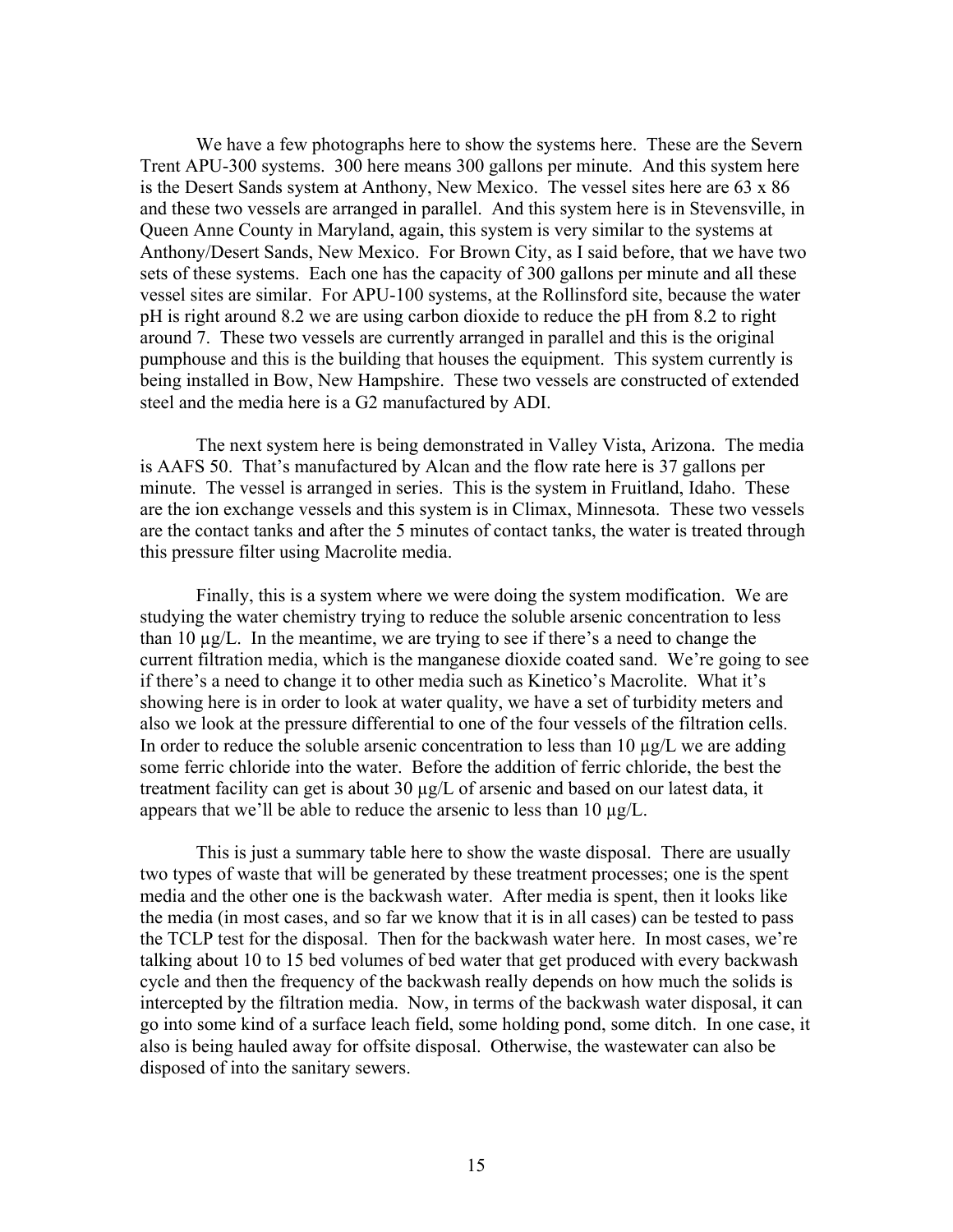The map here shows the Round 2 states. Essentially, we have 31 sites in nineteen states. These are the sites selected by EPA for Round 2 demonstrations. We have five in the East and Northeast area, ten in the Central Midwest, six in the Midwest area, and ten in the far West area. The current status is that for the nineteen states, the 31 sites, the number of sites per state is about one to three and we have 28 community water systems and we have four non-transient, non-community water systems and then in terms of the multiple contaminant sites, we have four, including contaminants such arsenic, uranium, and nitrate. The sites range from 7 to 600 gallons per minute.

The differences between Rounds 1 and 2 here include the four Round 2 NTNCWSs. Then also we include some POU and POE approaches for the demonstration. Then also we have multi-contaminant treatment systems. For Round 1 there was only one - we had Fruitland that would treat only arsenic and nitrate. For Round 2 we have several other contaminants involved. The Round 2 technologies that currently are being considered and selected include all these technologies listed here. Then the status level of Round 2 demonstration: so far we've been working with the EPA - Tom and Darren - to visit nineteen sites then out of these nineteen 9 sites, we have conducted five return visits for planning the project to define the roles and responsibilities. In the meantime, out of those five sites that we have issued a draft letter of understanding to all the stakeholders. With that, this is the end of this presentation.

Andrea: Thank you, Abe. I think we had one question that came in. It was basically dealing with how were these facilities chosen. We have a system that produces arsenic at .0958 mg/L. So I think what they're trying to get at with these different demonstration systems that were chosen (and I think you speak to that in Slide 5 and the selection process and Tom Sorg might be able to answer this as well), but I think basically their question is: "how did these sites get chosen?"

Tom: Andrea, I should probably answer that. The first thing we did is we asked for sites interested in the project to submit information to us and between Round 1 and Round 2, we received approximately 200 systems that expressed interest in working with us. When we selected the sites, there were three major factors that we considered. There were some others, but they're probably the three major ones. Number one, we wanted to make sure we had a good geographical distribution. We weren't going to put them all in California or Arizona. As you can see, we've got them spread around the country.

The second factor was the arsenic level. We gave higher priority if the arsenic was high, 50  $\mu$ g/L than if it was near the MCL of 10  $\mu$ g/L. So, if all things were equal, and if a site had 35 or 40, we thought it was a bigger challenge than if the site was only 9 or 10. And then finally - and this has to deal with because of the cost of the systems, of course, the bigger the system, the large the flow that you have treat, there's more money involved in purchasing the system - so, once again, all things being equal, we looked for smaller flows rather than larger flows. We had a number of systems that came in wanting to treat flows of 1,500 gallons a minute and that would have eaten up most of our funds. So as you can see, in our program, at most of the sites the flows that we're treating are generally less than 200 or 150 gallons per minute. There were other water quality factors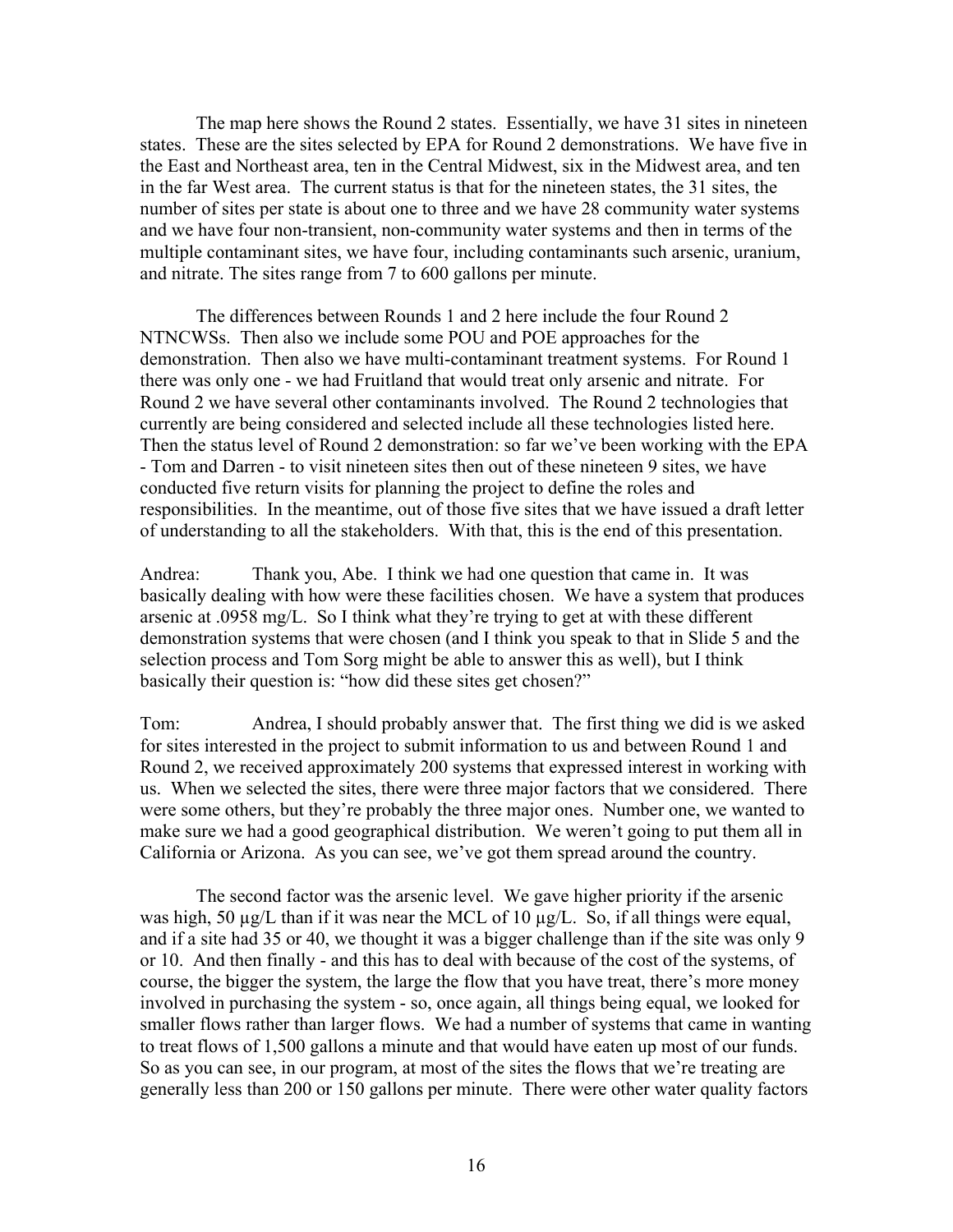also involved, but those are probably the major criteria that we used for selecting the sites.

Andrea: Great, thanks, Tom. I think we'll go ahead and just switch gears a little bit and go into our panel discussion. We're going to be talking about the Valley Vista and Rimrock demonstration sites in Arizona that were chosen during Round 1. We thought it might be interesting to talk to some of those folks who have been directly involved with these two systems to give people throughout the country an idea of what they may be facing and have already faced in trying to get treatment in place for arsenic. And granted that it's going to be different all over the place, different systems, different situations, different source water characteristics, but I think this kind of gives you a good sense of what's going on and what it takes to get a system going. So we'll have Tom Sorg as part of the panel discussion along with Lili Wang from Battelle and then Bill Garfield from the Arizona Water Company. So I think what I'd like to do first is just start out by having each one of you explain just a little bit what your role has been with these two systems and I guess I'll just start out with Tom.

Tom: Well, of course, these two sites in Arizona were part of Round 1. We selected the two sites in Arizona based upon the criteria mentioned before. After we selected the sites, then we went out to the engineering and vendor community and asked them to submit technical proposals. And they had to submit a proposal for each specific site. And in Round 1, we had anywhere from only one proposal submitted on a site to, I think up to six. EPA then convened an expert peer review panel who reviewed the proposals and their role was to really give us recommendations on which technologies they thought were ready to go to full scale demonstration. This is full scale. We're putting these systems in. The water's being treated and going out into the distribution system. So, some companies were submitting proposals on technologies that was very apparent that they still needed to do some research. It hadn't gone much beyond the bench scale research phase. That process narrowed down the proposals. It probably eliminated about 50% of them.

After we received their recommendations, then we went out to the site and we sat down with the utility and the state agency, reviewed the proposals, and then made our selection and the determination or the selection of the technology was a mutual decision for the most part between EPA, the water utility and the state agency. Now, in the case of the two sites in Arizona, if I recall, and Bill may want to comment, they were really looking at the same technology for both sites. They were both adsorption technologies and in this case, we did push one site to consider a different type of adsorptive media. So one site has the E33 media. The other one has the Alcan modified activated alumina. We did not want to demonstrate two identical technologies in the same state and the two are fairly close to one another. So as a result of our meetings with Bill, we ended up with those two technologies.

Andrea: Thanks, Tom. Now, Lili, then what kind of role have you had with these systems?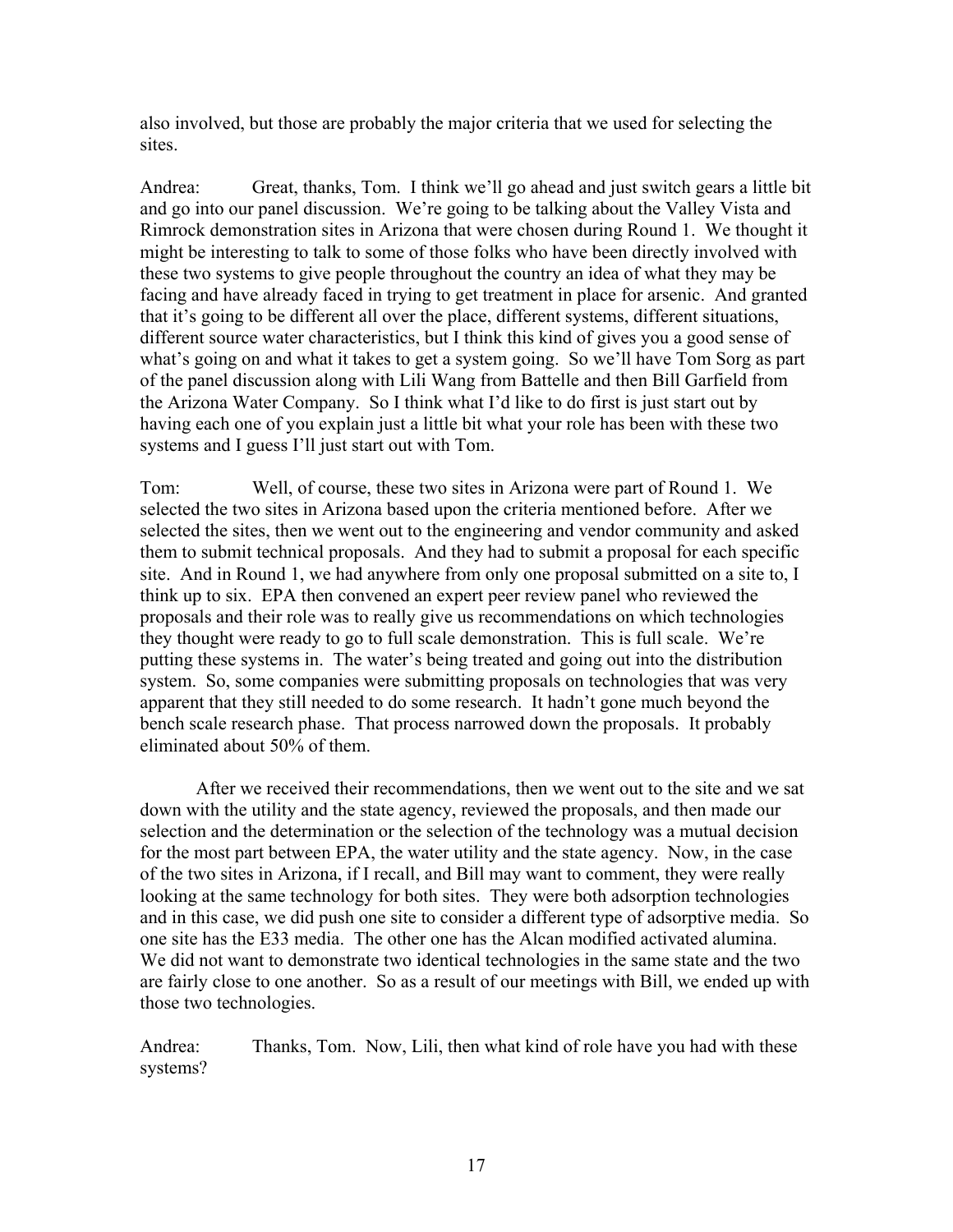Lili: Well, we work with Tom Sorg to oversee the site demonstration activities. We kind of lead all the planning activities and work with the vendor and the site to go through all the permitting processes and then after the system is installed, we also conduct the training for the operator on the data and sample collection and also we review the operational and analytical data, maintain the operating logistics, and track the project progress, and then eventually we're going to prepare a 6 month report and also a final report to summarize the performance of the technology.

Andrea: OK. And Bill you're with Arizona Water Company. Why don't you talk about your role and then maybe just give a little bit more of an overview of the systems themselves in terms of the populations served and some of the arsenic levels.

Bill: Sure - I've worn many hats in this. One was coordinating our personnel for the onsite monitoring and operation of the plants, but also was coordinating some of the site preparation, some of the things we had to do in advance of the vendor being able to install their facilities onsite. Another role that I played was working with the state agency to determine what is an adequate monitoring program to ensure that public health is protected because these are demonstration facilities that are producing water for our consumers. So we worked with the agency to come up with a monitoring program and that would ensure that public health is protected and also provide technical data for the state agency to review and to determine whether this plant will operate on a going forward basis. So those are the primary roles that I played.

The systems themselves -Rimrock is a small system located about 90 miles north of Phoenix. A little over 1,100 customers, population around 3,000. It's totally a groundwater system. Relatively small wells—50 to 300 gallons per minute. Arsenic levels ranging from just under 40 to just over 50, so fairly high. Valley Vista is about 25 miles northwest of Rimrock in an area called Oakcreek Village just south of Sedona, Arizona, a little smaller system. It's around 700 customers, population of around 1,500. Similar well capacities from probably the Valley Vista well, which is 37 gallons per minute to around 200 or 250. Arsenic levels slightly lower from 35 to 45. That's it for the systems.

Andrea: Okay. Great, Bill. Maybe you could just go on and talk about maybe some of the hurdles that you had to face along the way. I think you were talking about some of the state interaction you had before, some of the technical reviews.

Bill: I'll address it from our perspective. For the state agency, the Arizona Department of Environmental Quality had to review the plant for the construction and the operation of the plant and until recently there haven't been many arsenic treatment plants built in Arizona. So this was a little new for them to review and the technologies were relatively new. They were not the longstanding technologies, so the E33 product was a little new for them and it took a little coordination through the agency to have them become familiar with that. The secondary issue was: here is water that's going to be produced from the plant - what frequency of monitoring will we need and for what length of time? And also sort of dovetailing that process control monitoring with compliance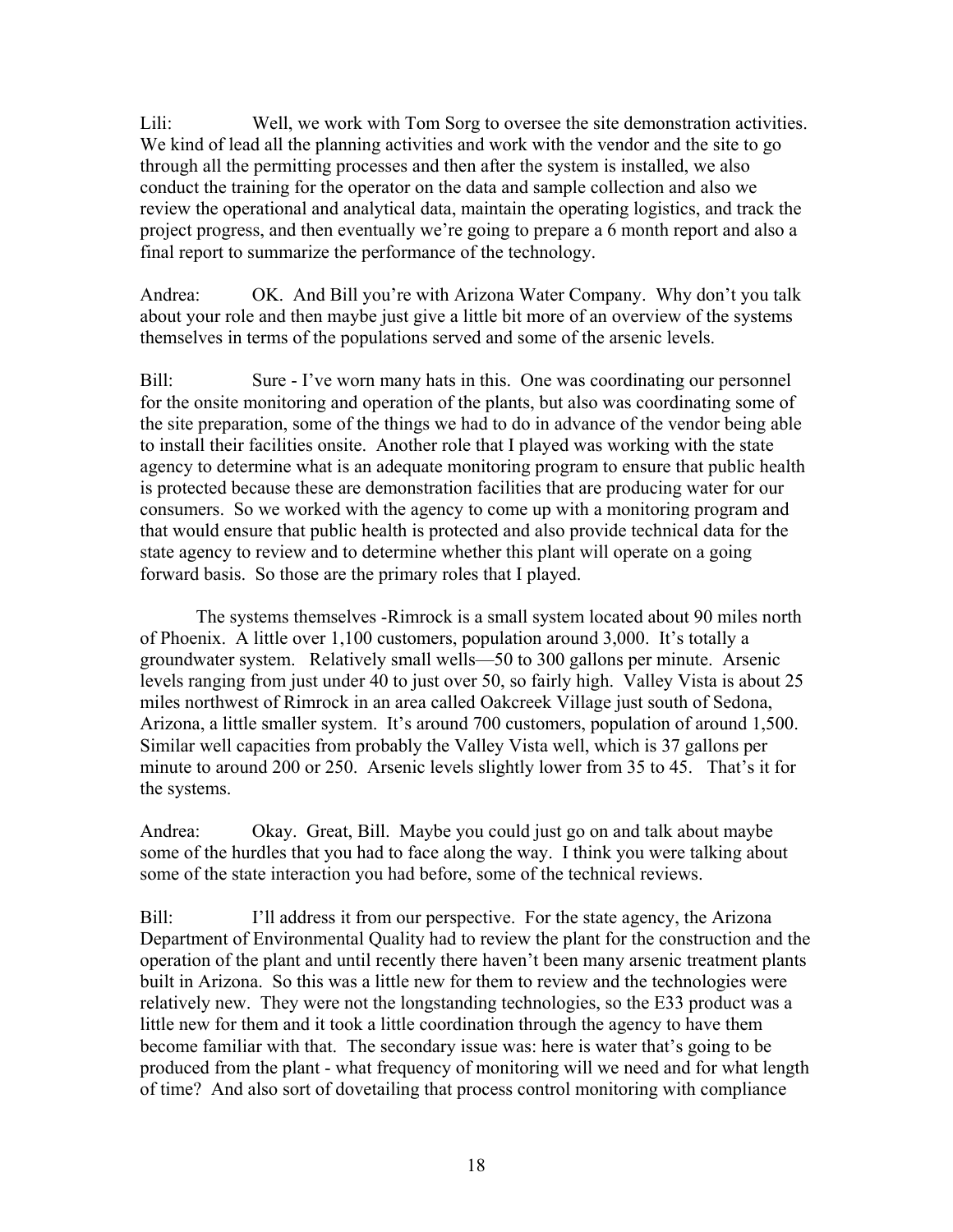monitoring. So that took a little bit of the discussion with the agency and it probably took several weeks or so to get all parties to agree what the monitoring should be in addition to whatever monitoring EPA or Battelle was wanting in order to determine the feasibility of the technology and so forth. And I should mention there is a considerable amount of time needed to work with a demonstration plant, but even with that time involved, I can tell you that all of our system operators have found it to be a very good experience.

Andrea: I think I remember you mentioned at some point that the operators really had to spend some time going through training for this new technology.

Bill: That's correct. Most rural parts of Arizona that use groundwater, other than chlorination, many of them do not have any form of treatment. So for them it was even though many of them are qualified treatment operators - this was a new thing for them. Very exciting for them to be involved and learning how to use the portable arsenic test kits and gathering samples and coordinating this with Battelle and others was, you know, there was a lot to do and it was a lot of coordination between our system personnel and the EPA contractors and the vendors. So, it worked out very well.

Andrea: Speaking of contractors, Lili, I think Bill had mentioned in terms of performance monitoring, well you had to do all the performance monitoring and I believe you also had some issues of permits or just the cost of some of the state involvement. Maybe you could talk a little bit about that?

Lili: Yeah, sure, Andrea. Yeah, I'd like to share our experience with this permitting process. Essentially, this is kind of a three step process. First of all, we assembled the engineering plans and submitted them to the Arizona Department of Environmental Quality for approval to construct and that process took about 5 to 10 weeks to get. The first one for Rimrock, it took a little bit longer. That's 10 weeks and also because that's during the holiday season. For Valley Vista, it only took 5 weeks to get that approval.

And after we got that approval, we applied for a construction permit to the county and that process took about 2 to 3 weeks to get. And once we got the construction permit, we went ahead to install the system and do the shakedown and startup and before we connect the water to the distribution system, we had to get another approval of construction. Basically, we had an engineer who saw the actual drawings and also we took the samples for bacteria tests and submitted the results to ADEQ again for the approval of construction and that process normally should take about a week to get, but for Rimrock and Valley Vista, it took us about 2 to 4 weeks to get that approval. So, as you can see, it's a little bit of a time consuming process, but I think one thing that we can do to expedite the permitting process is to get the state people involved at the early stage to get them familiarized with this new technology to give them some background information so that way I think it will work out just fine.

Andrea: Sounds good. I guess I'll have to go on to the million dollar question. How successful has the treatment been so far?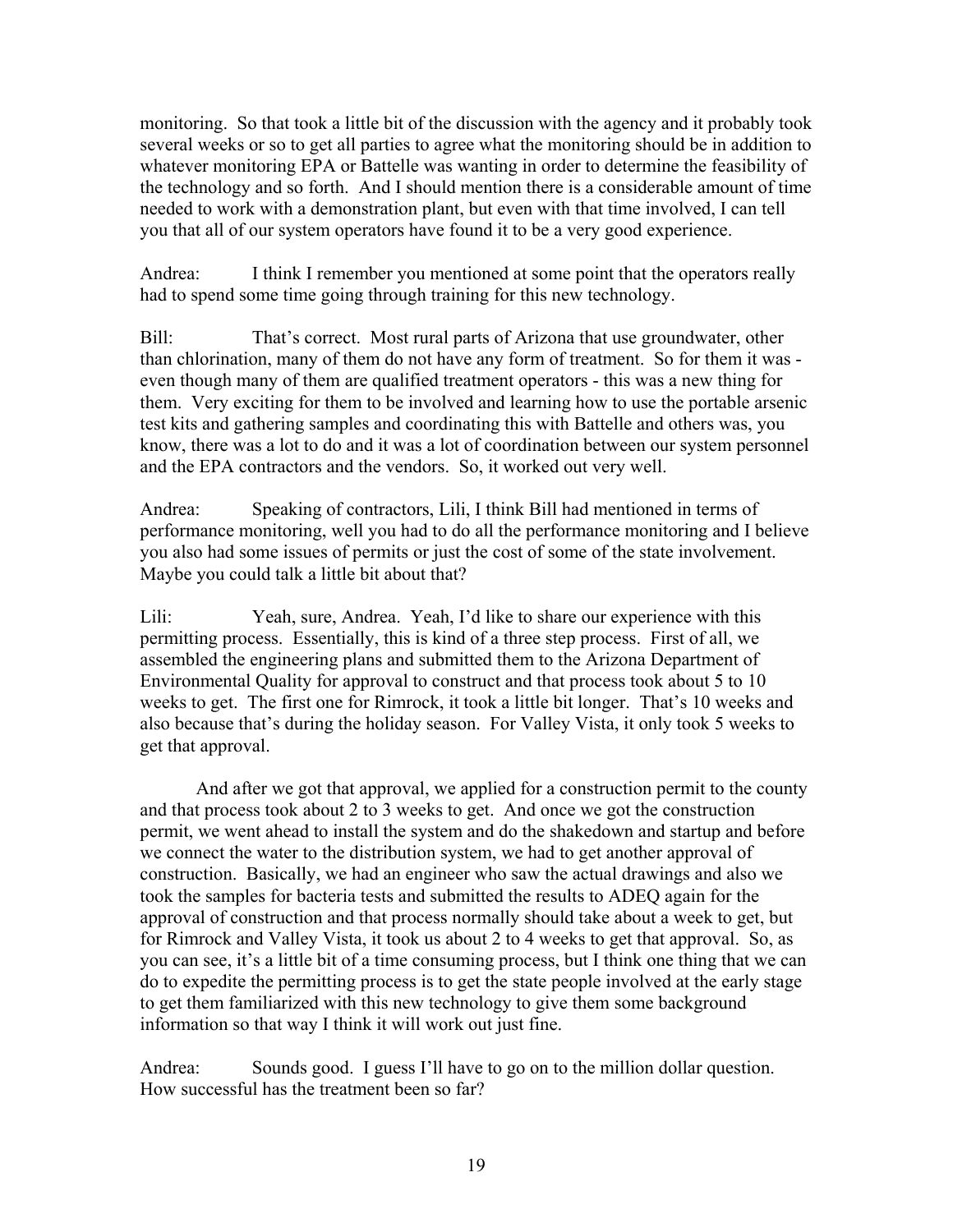Lili: Well, depends on how you define its success. In terms of removing arsenic, both technologies worked pretty well. To give you some data, for example, for the Rimrock system that used the E33 media (that's iron-based media) and both systems started operation around the end of June this year. As of October 6, after treating about 2.3 million gallons of water or 12,000 bed volumes, the B tank in Rimrock right now has about an arsenic breakthrough of only 2.1 µg/L and the last tank, the polishing tank, only has 0.4  $\mu$ g/L of arsenic in the effluent. And the influent arsenic has about 48 to 80  $\mu$ g/L. And the other system, the Valley Vista, that used the alumina based media, that's AAFS 50. After treating about 6 or 7,000 bed volumes of water, the lead tank had an arsenic level of about 10  $\mu$ g/L and then the second tank treated about 13,000 bed volumes before the effluent concentration got to  $10 \mu g/L$ . So we think that both technologies can definitely remove arsenic to below the MCL, it's just a matter of how long it's going to break through and how often you need to replace the media.

Andrea: That's great. Thanks Lili, for that information. Does anyone have anything else to add before we go on? We only had about 15 minutes for this panel discussion, so I don't want to eat into the next presenter's time. Is there anything else anyone would like to add?

Bill: Just that it's been a good experience.

Lili: Well, maybe I would add a little bit about how we conducted performance evaluation study. We developed a study plan to kind of describe our technical approach in terms of how to collect samples and data. We asked the operator to fill up the daily field log sheets that record the system's operational data such as flow, pressure, and the chemical consumption. And also we sent the sample coolers to them once a week, asked them to collect samples from the raw water and after each tank and also from the distribution system. So that's on a weekly basis. And every month, we ask them to do the outside arsenic speciation, so we know whether there's any Arsenic (III) in the raw water. Other than that, we also analyze the sample for some water quality parameters such as alkalinity, fluoride, sulfate, nitrate, also phosphate, silica, turbidity and those kind of water quality parameters and we also trained the operator to do the outside measurements using a water meter. For example, to measure the pH, temperature, dissolved oxygen, and the redox potential and also free chlorine. We collect all this data so eventually we can evaluate the performance of these technologies.

Andrea: Thanks, Lili. Looks like there's obviously been a lot of work involved, but it sounds like there's been great coordination. I'd like to thank all the panel members - Tom, Lili, and Bill - for taking part in this. We probably should go on to Bernie Lucey's presentation. Bernie has a B.S. in civil engineering and an M.S. in sanitary engineering from Northeastern University in Boston. Mr. Lucey is a registered professional engineer in the state of New Hampshire and a member of the New Hampshire, New England, and American Waterworks Associations. Mr. Lucey has worked for Boston-area consultant engineers and since 1973 for the New Hampshire Department of Environmental Services. He has also been a member of adjunct faculty at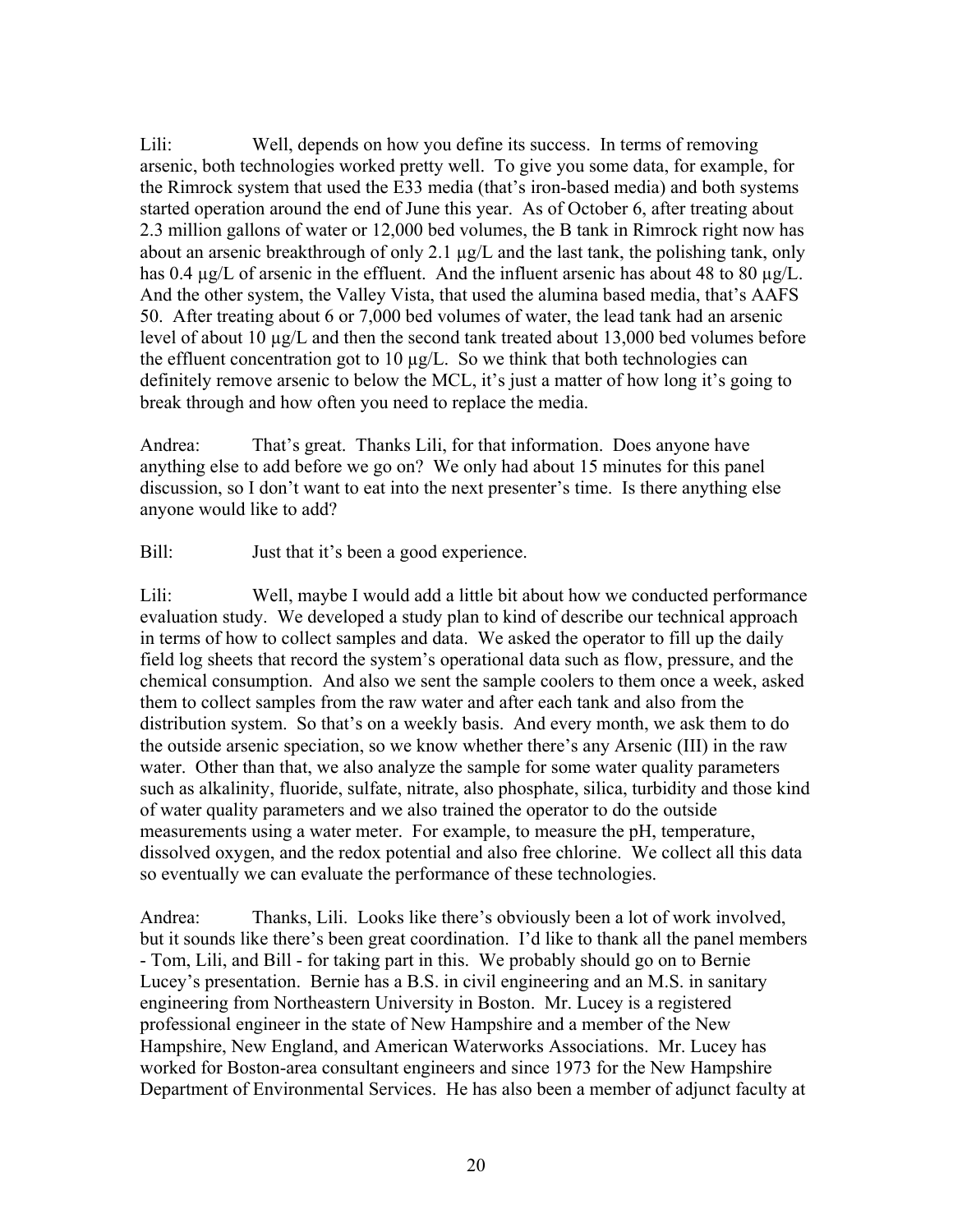the University of Massachusetts at Lowell from 1980 to 2002 teaching courses related to water distribution and treatment. Mr. Lucey is the New Hampshire lead for arsenic and was a member of the EPA peer review committee for the EPA design manuals on removal of arsenic from drinking water by adsorptive media and ion exchange. So with that, Bernie, are you ready to go?

Bernie: I am and I hope you can hear me.

Andrea: I can hear you.

Bernie: That is great. Well, good afternoon from New Hampshire. We are sort of a northern suburb of the Red Sox nation. I needed to say that for my other staff members here in the agency. Let's begin by looking at the arsenic problem as it exists in New Hampshire. It's very much oriented to very small systems. Those systems are typically using a bedrock well. That's where the arsenic is - typically 300 to 700 feet deep. Average of 50 to 75 units, 150 customers approximately. Typical wells are maybe 20 gallons per minute as an average.

Of the total number of community systems we have (about 700), ten are currently treating for arsenic. Essentially all of them are using adsorptive media. That media, up until a year or two ago, was activated alumina and now as the sales reps for the other new products make their rounds, some people are rebedding with other medias and trying those out and so we're just starting to gather up really detailed information as to how many bed volumes we can get with each type of media on a typical New Hampshire system. We expect about a hundred more systems will need some form of arsenic treatment - and I think for the most part, it's going to be treatment as opposed to say flow mixing - and those systems obviously have arsenic between 10 and 49 parts per billion.

On the non-transient side, we have about seven systems right now with treatment and that treatment is sort of a hybrid. We have allowed systems to put in a dual distribution system and that would consist of a treatment process as the water comes in through the foundation and a secondary plumbing system after the water treatment process, which would deliver treated water, in this case, without arsenic, to various drinking water fountains throughout either the school or workplace. We have about thirty more of those systems that need to do something over the next 18 months or so.

We are fairly lucky in New Hampshire relative to some of the competing ions that are somewhat problematic with most adsorptive media. We have very little silica, phosphate, vanadium, sulfate, and generally iron does not co-occur with arsenic in New Hampshire. It's not a competing ion, but it certainly would gunk up most media filters. We're lucky not to have that. We do think that adsorptive media is going to be by far the approach that most systems use. So, some New Hampshire policies are a little laxer than the average in terms of drinking water systems. We do not require professional engineering on water systems that serve less than 1,000 people. Generally, small engineers we found out don't really have much experience with drinking water treatment.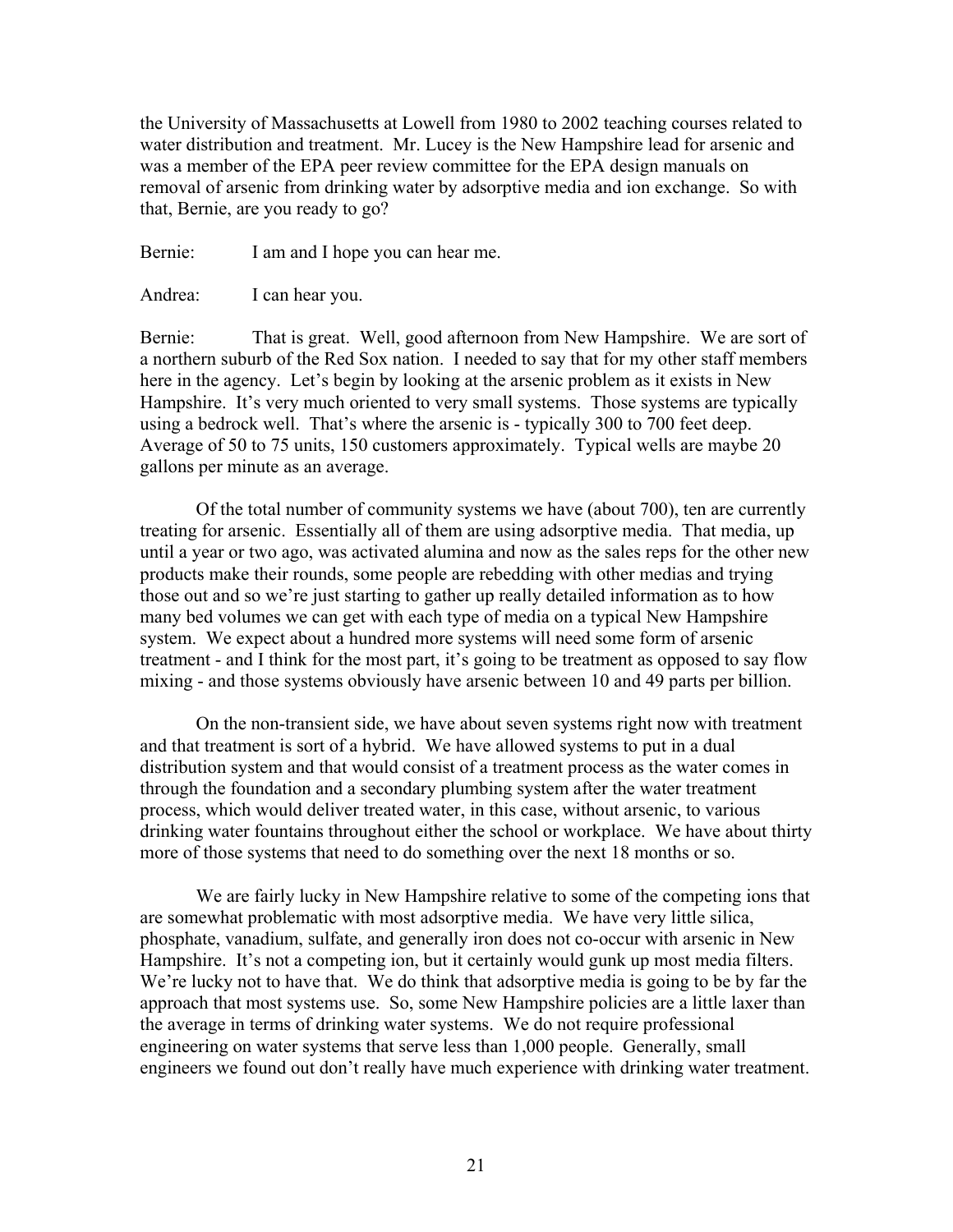That consequence throws the ball to us in the program to be much more hand holding and much more affirmative action oriented in getting a new program like this off the ground.

For pilot studies - I know your title talks about pilot studies here in New Hampshire. To some extent we did those a few years ago, very fleetingly. We now have reasonable confidence that adsorptive medias are going to work well across the board in New Hampshire. The geology of New Hampshire throughout its entire footprint is pretty much the same and so we know the factors that would create a problem and fortunately those competing iron factors don't appear to be commonly occurring.

The empty bed contact time issue I think is quite critical and it's going to be an area that we're going to offer comment when we are going to design that chooses one of the medias. There's a couple of medias that are very rapid action and, consequently, the size of the treatment canister can be quite small. In a pump facility that doesn't have much floor space, that may be a real asset, but it certainly ties that particular water system to using only that proprietary product and we're going to suggest that most people consider a tank size that would allow, say, 5 minutes or so of empty bed contact time.

Variances, exemptions. We don't expect any variances. I think so far every utility that has tried arsenic treatment, it's been successful. It's successful even in the stance of the new and tighter standard. In terms of exemptions, we would certainly entertain an exemption request for something like a regional water district, but we don't think any of those are likely.

The last item on this particular slide: radon floor space. We have substantial radiological problems here in New Hampshire and we're going to be asking each utility to look at the floor space requirements for radon treatment and also for uranium treatment in order to make sure that they don't squeeze an arsenic treatment system in now and then find out that they have to totally or significantly rebuild just say a year or two from now on uranium and 3 or 4 years possibly if the radon standard ever gets finalized. So I'm going to try to make this a rather broad evaluation for some of the other factors that are going to effect very small systems.

So, the way we started out in terms of implementing the arsenic new and tighter standard was to first develop from our existing laboratory data a short list of systems that were likely going to have a compliance problem and we formatted that in part in a mailing list format and we have provided that readily to sales representatives from the various media companies so that they can go out and basically help us to partner with us and help utilities to know what the problem is, what the time frame for that problem solution is and to at least put one option for solution in front of those particular utilities.

We also used that mailing list to identify many educational programs that we've had on arsenic in the last 2 or 3 years and we notified each of our utilities of the Arsenic Demo Project. Obviously in hindsight, that was a good idea because we have been most fortunate to have three of those sites located in New Hampshire.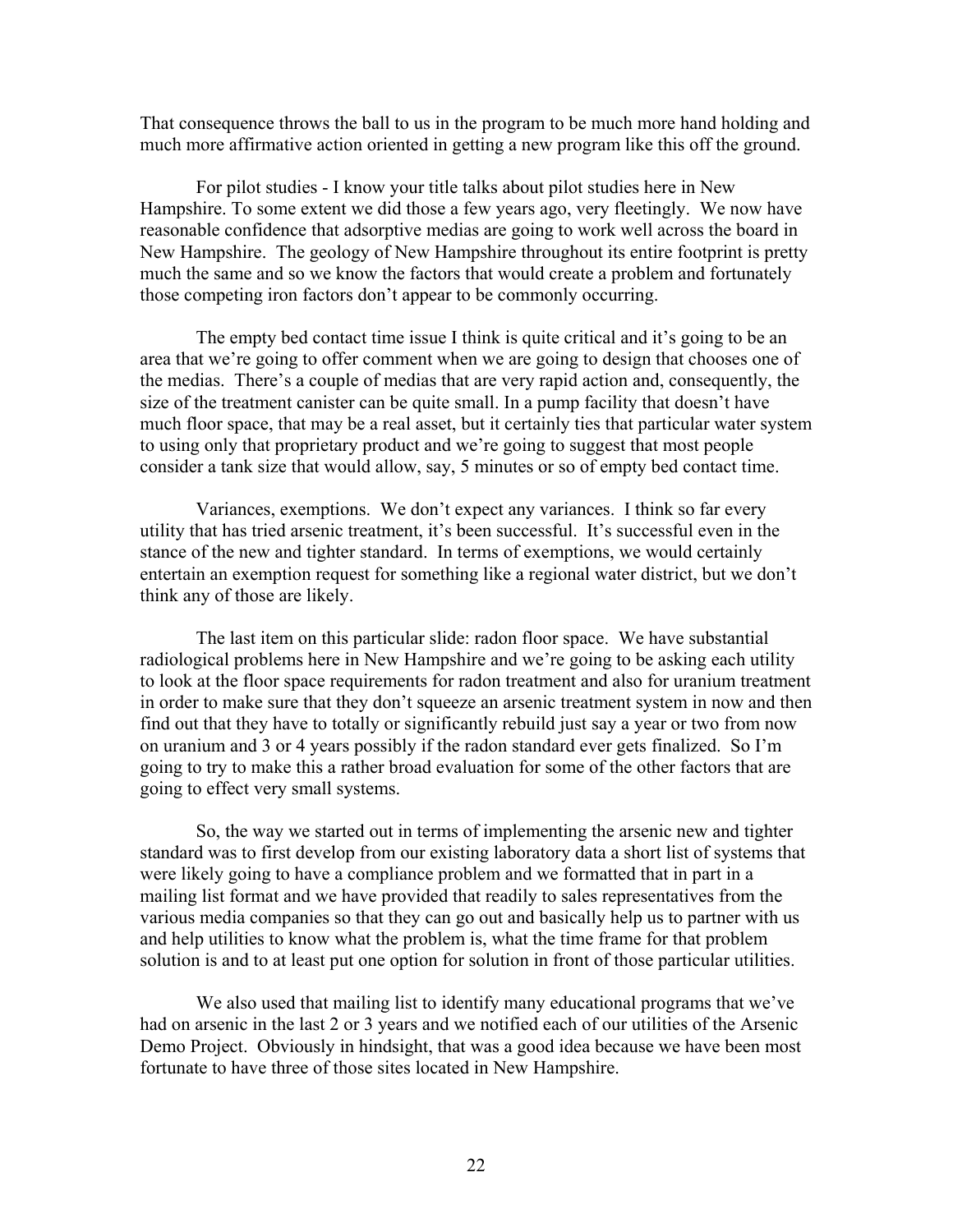Arsenic speciation, that is not a laboratory process. So many people, once they slightly know about arsenic species, they think that it's a laboratory process. It's really a field collection process and we have purchased two anion exchange cartridges, approximately 3 inches by 10 inches that go in typical sediment cartridge housings and those cartridges we loan out to utilities so that they can do a rudimentary speciation determination on their particular supply sources. Utilities appreciate that and it certainly drives home to the operators the importance of species identification.

The slide in front of you now shows this species setup. It is the most simple thing ever. It's just a whole series of three pieces of rubber hose, a throttling gate valve, a wall water feed from the supply source. We do not do a filtration setup at this time or filtration effort. We just run the water through an anion exchange cartridge, basically ask the utility not to run anymore than a couple of gallons through this because we don't want to be buying cartridges left and right and so I've put together a little example here. So if you look at this schematic, a species determination would consist of two samples. One sample that would be treated through the arrangement that you see on the screen and a second sample that would be raw water. Now, let's look at the very bottom of the slide that is on the screen. Let's assume that the total arsenic in this particular example was 35 parts per billion and that the water that came out of the right hand side of that arrangement that you saw had an arsenic level of 15. That 15 parts per billion would be the amount of Arsenic (III) because essentially by definition, Arsenic (III) will not treat at all using anion exchange resin and then if you do the subtraction process, 15 subtracted from 35, that gives you the amount of Arsenic (V) in the sample, which in this particular case was 20 parts per billion.

Knowing that we are not going to mandate that people preoxidize, we're going to suggest that they do it, but if they don't want to, many of the medias will adequately treat both valence (III) and valence (V), but you get certainly better longevity out of a system where all the arsenic is in the species (V) format and I think it's worth the effort to preoxidize, but at the moment we're not requiring it.

So, let's go on to the next slide, "Reducing the Fear Factor." We have, as you saw in the first slide, probably 130 systems that need to act and it is really slow going. Why? Because I think there's a fear factor that this is both a health issue and also they're aren't too many facilities at the moment where people can develop a confidence level in moving forward. So we have developed a list of all the medias that are currently available and at least the ones that we know of. We have a few more to add to that list. That list is on the reference information that is part of this Web cast and you'll see that as an appendix to my presentation. You will see the names of the various suppliers, contact information, and some signification attributes on each of their media's characteristics. We need a little bit more time to make perfect that presentation. I'll have that available in another month or so and people are welcome to contact me at the email address which will be given at the end for an updated copy of that.

In the second issue of reducing the sort of fear factors is tours of existing systems where each of these 15 or 20 systems that currently exist, we have developed a detailed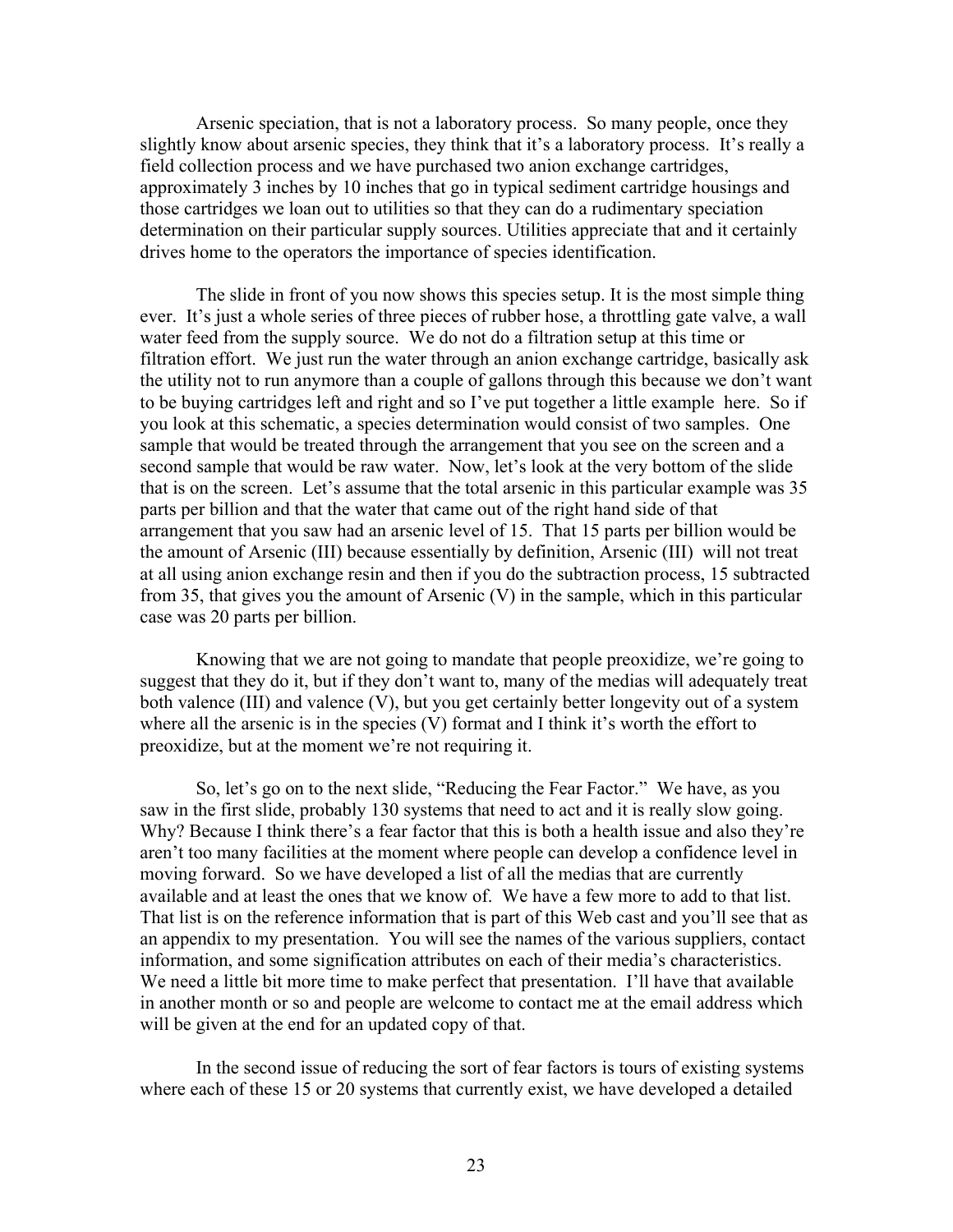description of the size of the facility, the number, the amount of arsenic, the pH, other factors, including what media they're using and we make that available to people that would like to go as a group to that existing system or to visit that existing arsenic treatment system on an individual basis. We haven't done too many of those groups yet. We're planning that as an activity this winter when we get otherwise snowed in.

Interaction with EPA. We have spent a lot of time working with EPA and Tom and Darren and others on the arsenic design manual and around the year 2000, Lili and others from Battelle came to New Hampshire here and we happily reviewed two existing arsenic treatment systems that were very well designed, very well sized and those reports are in various documents that you may have been referring to earlier, which I hope are called out on the Web site. In addition, we have the arsenic demo project. We had an open house in one of those just a couple days ago and the other ones will be the focus of waterworks meetings and other presentations over the next year.

Evaluating media. I'm basically suggesting to people that they shouldn't have a fear factor. They should just jump into it, get something accomplished now before January of 2006 and if bedding medias come along in the future or if some of the other medias that are already out there were not tried, those medias can be evaluated during the first operation session with whatever media they first choose and that by a small little 3 by 10 cartridge pilot study they can determine with nothing more than the expense of doing a few arsenic tests, what the cost effectiveness or the bed volume effectiveness is of one media versus another versus another. And then at the time that they need to rebed, decide whether they want to make a change to a different media and try that out for their second bedding of their treatment process.

This little mini pilot system for evaluating the cost effectiveness, and cost is the key word here, of various absorptive medias as shown on the slide that's currently on the screen. The only way that differs from the previous slide is that a water meter's been added so you can determine bed volume capability. In terms of design criteria, we generally are talking to systems and not strongly recommending that they try to develop another alternative water supply in New Hampshire. That would be staying up in the sand and gravel soils and developing a well in that material because that material typically does not have any arsenic in it, but that might be something that one utility might find favorable because of the favorable water resource availability. Secondly, the bureau is suggesting a series configuration and strongly suggesting that and so far most of our new systems are of the series configuration. Tom very nicely gave some of the attributes of the series configuration and it's the way that it should repay itself. It certainly is a little more expensive up front, but it should repay that additional capital cost by long terms savings and media. We do suggest preoxidation of the water before it gets to the media.

Spent media removal. I have seen a few repetitions now of removing media from tanks, be they fiberglass or stainless steel, it's a somewhat laborious situation. If you have a sidewall port, it's a lot easier to let the media fall out of the manway that would be in the sidewall of the tank, but on really small fiberglass tanks, I don't think they're going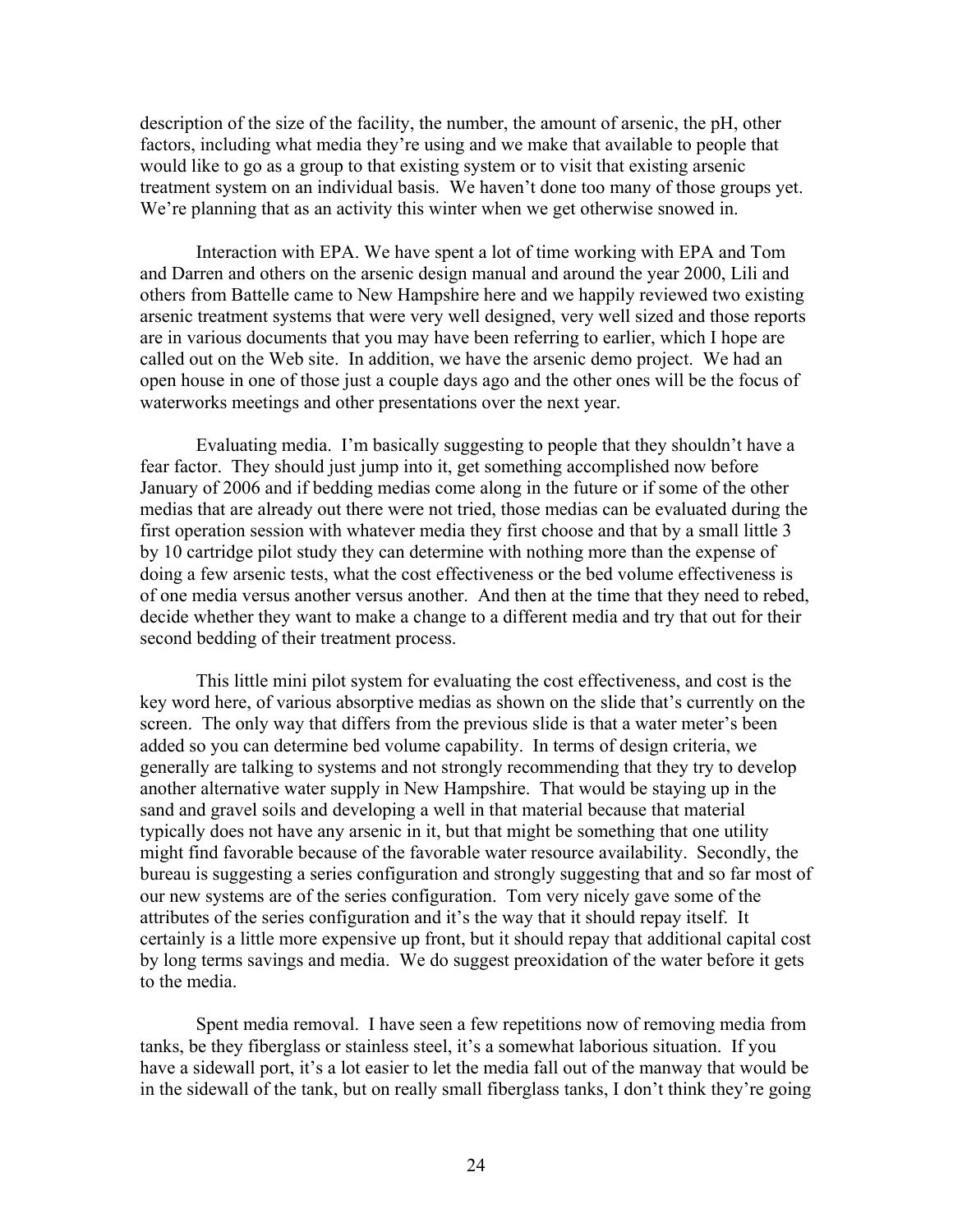to make them with sidewall ports. If you're going to come in from the top, you're going to need significant head room, at least 4 to 5 feet between the top of the tank and the underside of the ceiling and hopefully people remember to accommodate that measurement.

Andrea: Bernie? I hate to interrupt you, but you might want to move to the last few slides a little bit quicker. We want to give Janet a chance to speak.

Bernie: I think we're essentially there. We're going to drop the technical approach to the industry soon in favor of sort of tough talk relative to meeting the standard by January of 2006 and finally at every opportunity we have, we note that in dealing with the public media, TV or newspapers, we also mention arsenic in terms of how it spins for a private well facility because we have a major effort there in private well outreach. So I thank you very much.

Andrea: Thank you, Bernie, we really appreciate it. Good presentation. Because we are running a little behind, we are just going to go on to Janet Cherry from The Cadmus Group and Janet has an engineering degree and is a registered professional engineer. She's worked in the water industry for over 15 years in both the private and public sector. She is a former Montana drinking water employee and currently works for Cadmus in the Helena, Montana office. So, if you're ready, Janet?

Janet: Yes, I am, Andrea. How much time do I have?

Andrea: Go ahead and present. We may run out of time for questions, but again, if we don't get to the question and answer period at the end of this Web cast, again, we'll provide written answers to all the questions after the Web cast some time. So go ahead and present.

Janet: OK. Great. Thanks Andrea and greetings from Helena, Montana, where we have snow on the ground this morning. And, of course, we have no particular affiliation to any of the sports arenas like Bernie does. With that, we'll get started. We've heard a lot about the arsenic removal technologies and now we'll examine the residuals created by the arsenic removal technologies and disposal options that may be available. As the water system considers disposal options, the water system must analyze the residual to determine if it's non-hazardous or mixed waste. I'll define these terms throughout the presentation. The characteristics of the residuals will depend on the raw water contaminant concentration, the treatment process that's used, and the operation of the treatment process. It's also important that the water system understand all federal, state, and local regulations and the permits that may be required for each disposal option and as the system looks at the residual disposal options, they will be different for liquid versus solid residuals.

Like I said, the arsenic treatment processes, they're will be liquid and residual streams. The liquid streams can consist of brine, backwash water, rinse water, acid neutralization water. These four liquid streams would result with anion exchange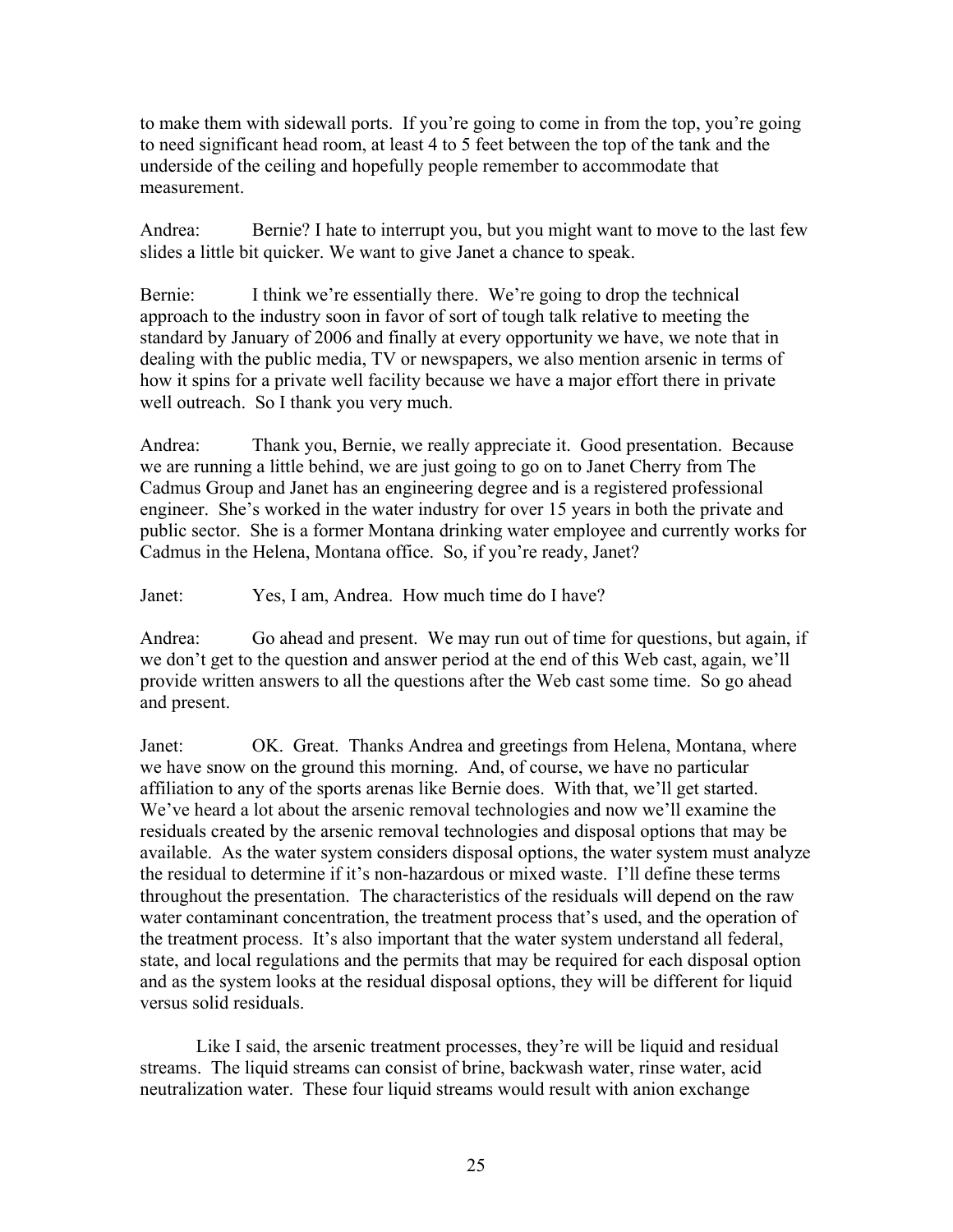process, the backwash water will be a liquid stream generated during backwash of any adsorptive or granular media. A concentrate will be realized with use of reverse osmosis technology, the reject stream that's created as the water passes through the reverse osmosis membrane.

As far as solids go, there'll be spent resins. These could be your spent anion exchange resin. Spent filter media. This will result if the system's using granular media filter or an adsorptive media. Spent membranes - it's when the RO membrane reaches it's useful life - those membranes need to be disposed of - and sludges. So, for instance, during the backwash process if there's some settling and sedimentation of the backwash water prior to disposal, there'll be a sludge created that the system needs to consider along with the liquid as the sludge is dewatered.

Here's just a quick example of an anion exchange process as some of the liquid residual streams that will be created as the anion exchange bed is regenerated. There'll be a regenerate stream that's created. A backwash stream and also a rinse water that will be regenerated. The characteristics of each one of these individual streams during the regeneration process will be quite different. So it's important that the water system understand the concentrations of arsenic and co-occurring contaminants in the residual streams during the regeneration process and that will factor into the disposal option available.

As far as waste identification. Again, it is the water system's responsibility to analyze the residual stream and determine what type of waste they're working with. If it's solid or liquid. If it's a solid, as far as disposal goes, the system will have to do a paint filter test to determine if there are free liquids present. To determine if the waste is hazardous or not, the main test is the toxicity characteristic leaching procedure, or the TCLP test, and for those of you in California, there's another test that needs to be performed - a waste extraction test. And then another category of waste that might occur is mixed waste and this is when the waste is both hazardous as determined by the TCLP test and if the waste contains more than 0.05% uranium or thorium by weight so this might be a problem for those systems using a technology such as anion exchange that removes both uranium and arsenic.

So what tests does the system need to perform to determine if the waste is hazardous or not? These are regulated by RCRA, the Resource Conservation and Recovery Act, a federal regulation, and first the system will do a paint filter liquid test to determine any free liquids and then the TCLP test is performed and under TCLP, there are metals and organics that are regulated. Arsenic is one of the eight metals regulated under RCRA and the current limit under RCRA for arsenic is 5.0 mg/L. So if under the TCLP test if the arsenic concentration in the leachate that is produced as part of the TCLP test is greater than 5.0 mg/L, it will be determined hazardous and please make a note that the limit of this 5.0 mg/L in RCRA is not tied to the arsenic MCL set forth in the federal drinking water regulations. These are two separate regulations. So, when the new arsenic limits take place in January 2006, it will not effect the RCRA regulations unless somebody goes back in and changes the limits in RCRA.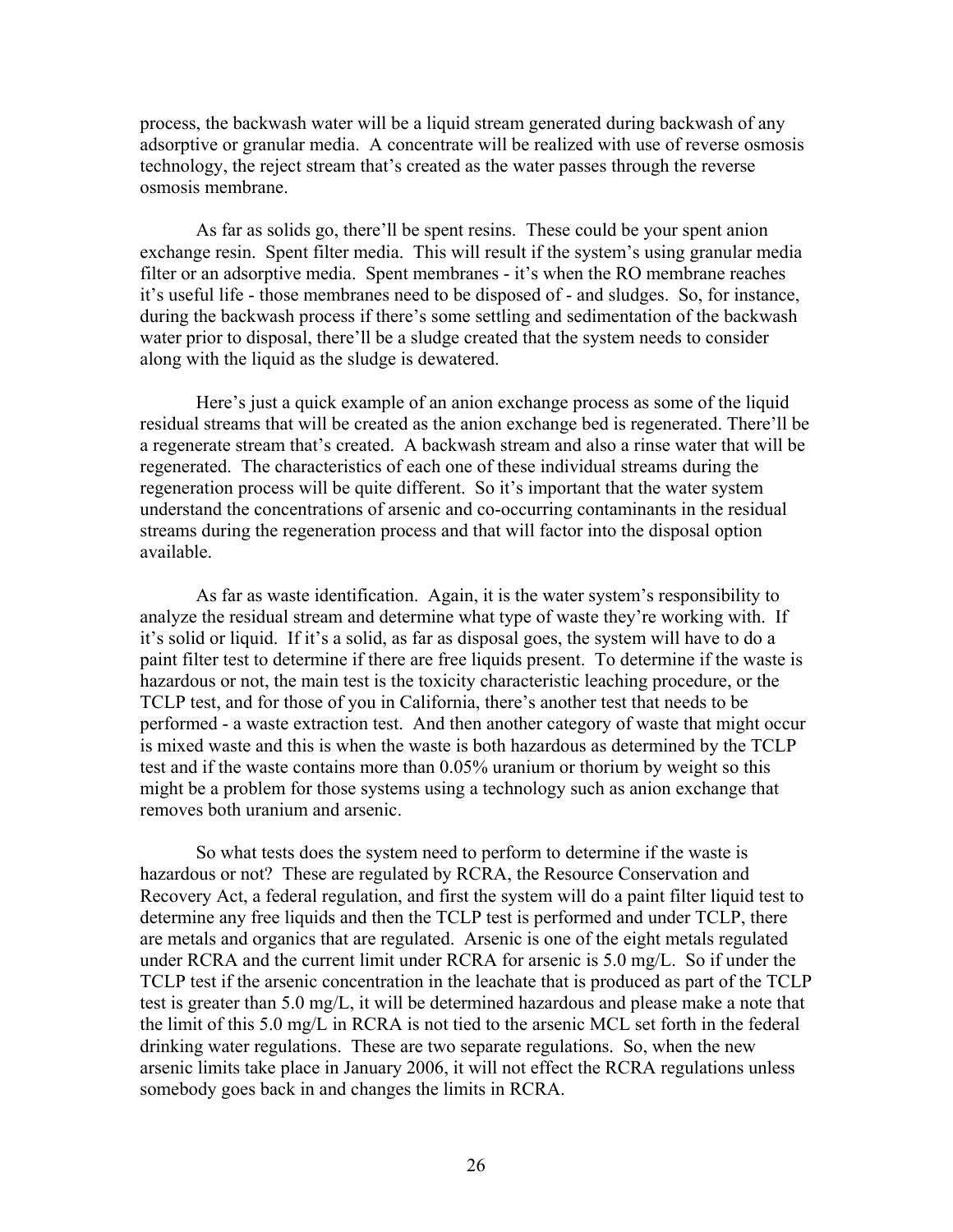The paint filter liquid test, I've mentioned that. It's to determine if there's any free liquid present in the waste. Waste containing free liquids are banned from disposal in municipal solid waste landfills and hazardous waste landfills. The concern with free liquids is that they could migrate and contaminate any nearby groundwater or surface water in the vicinity of the landfill. The liquid waste that may be contained in the solid waste must be disposed of too, so if there's dewatering of your sludge or your media after the media has reached its useful life, the water system needs to consider the disposal of both the media or sludge or solids and then the liquid that's created.

The TCLP test, the toxicity character leaching procedure, predicts if hazardous components of a waste are likely to leach out. Under RCRA, there are eight metals and 32 organics and again, arsenic is one of the eight metals regulated and if you exceed any of the limits as established under RCRA during the TCLP test then your waste will be classified as hazardous and the system must consider special disposal options.

I've mentioned mixed waste. Again, mixed waste is when the water has been determined to be hazardous as done under RCRA and the TCLP test and contains more than 0.05% uranium or thorium by weight, then you have mixed waste and you're into a whole different set of licensing and disposal of that waste. Here's a list of disposal options for liquid residuals. Again, those are brine, backwash water, rinse water, acid neutralization water and concentrates. The water system could discharge directly to a surface water body. This would require a permit an NPDES permit and then there would probably be some pretreatment involved in order for the water system to do this. Another option is to discharge to the publicly owned treatment works or the wastewater plant. There will be a permit required and some pretreatment in order to make sure whatever the water treatment plants into the POTW does not cause any interference or violations of permits that the POTW has.

There's also an issue with TBLLs - that's technically based local limits - that the POTW must meet. They're imposed by local regulations and, again, so whatever the water treatment plant sends to the POTW it can't cause any problems or upsets at the POTW. Another option for the liquid residuals is injection into a Class I underground injection control well. And this type of injection well will accept hazardous, nonhazardous, and mixed waste but a permit is required. It could be quite expensive and the last option there on the screen is injection to a Class V UIC well. An example of this might be taking the liquid residual to a septic tank and drain field and it's probably an option only for our smaller systems generating a small waste stream.

For our solids, there's landfill options and depending if the waste is hazardous or not, there's two types of land fills. Again, any time you go to a landfill, there can be no free liquids present in your solids and the landfill owner always has the option to refuse any waste regardless of whether it's hazardous or not depending on what type of landfill you're going to so it might be worth communicating with the landfill prior to considering this as a disposal option and then if you have mixed waste, there's only a few landfills in the country that will take mixed waste.